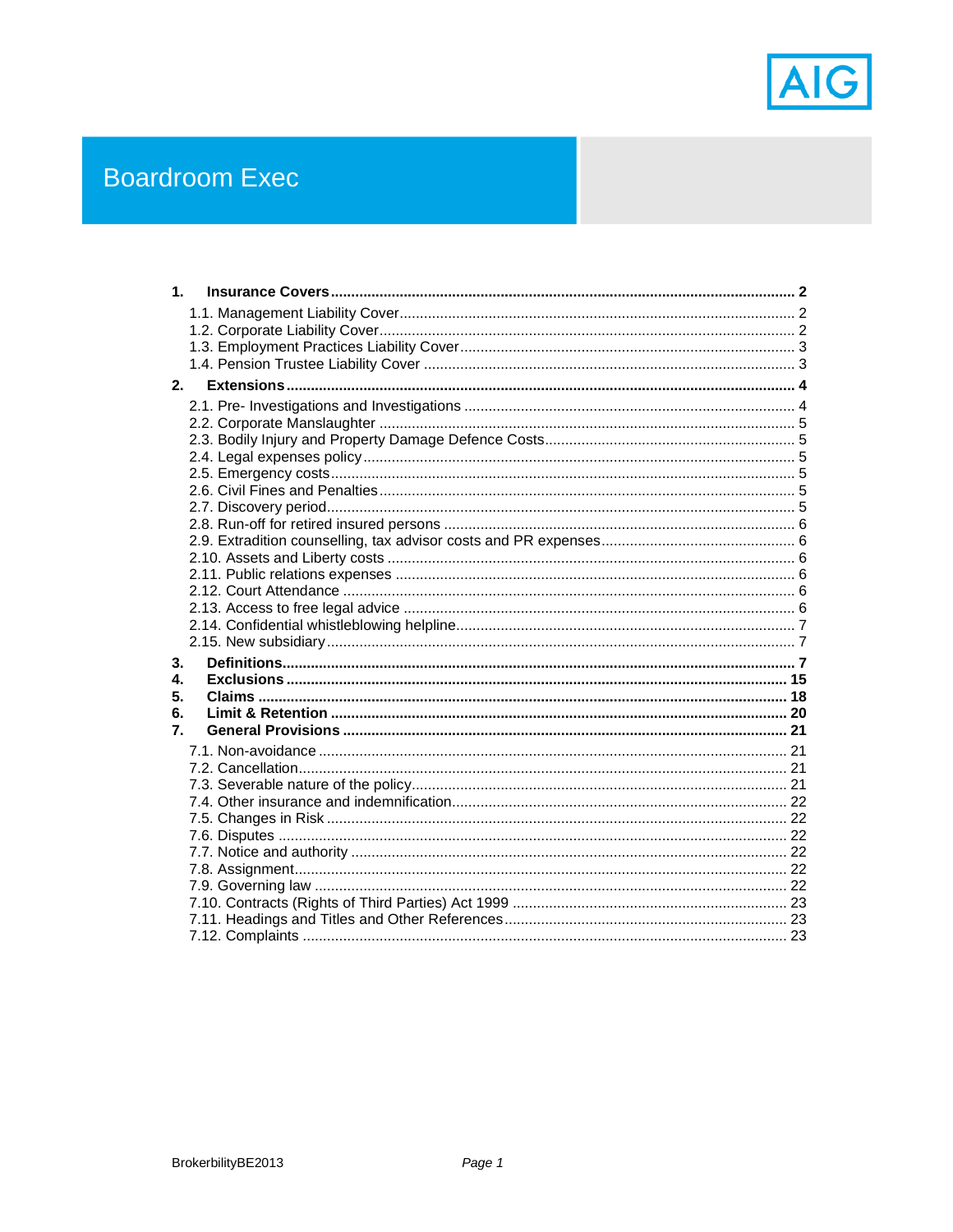

**All insurance covers are afforded solely for claims first made against an insured during the policy period and reported to the insurer as required by this policy.** 

**At the sole option of the policyholder, the insurer will assume a duty to defend any claim made against an insured subject to General Provision 5.3- Defence and Settlement.** 

In consideration of the payment of the premium or agreement to pay the premium, the *insurer* and the policyholder agree as follows:

# **1. Insurance Covers**

#### **1.1. Management Liability Cover**

(i) Individuals

The insurer shall pay the loss of each manager resulting from any claim in connection with management liability.

(ii) Company reimbursement

The *insurer* shall pay on behalf of each *company* the *loss* of any *manager* resulting from any claim in connection with management liability.

#### **1.2. Corporate Liability Cover**

(i) Corporate Liability

The *insurer* shall pay the *loss* of any *company* resulting from any *claim* in connection with corporate liability.

(ii) Company Pollution Condition Defence Costs

The insurer shall pay the defence costs of any company resulting from any claim in connection with a pollution condition.

(iii) Breach of Contract

The *insurer* shall pay the *defence costs* of any *company* resulting from any *claim* in connection with an alleged breach by any company of any express (written or oral) contract or agreement.

(iv) Liability to Third Parties Entities due to Employee Dishonesty or Fraud

The *insurer* shall pay the *defence costs* of any *company* resulting from any *claim* made against such company by a third party entity, where:

- a) such claim is in connection with any direct financial loss sustained by such third party; and
- b) such direct financial loss directly arises in connection with any dishonest or fraudulent act committed by any employee of such company acting in collusion with any director, officer, governor, trustee or employee of such third party, with the intent to obtain improper personal financial gain for such employee or other person, to the deprivation of the third party entity.
- (v) Pension Schemes

The insurer shall pay the loss of any company resulting from any claim in connection with any act, error or omission in connection with the operation, administration or sponsorship of any pension, profit sharing or employee benefits programme whose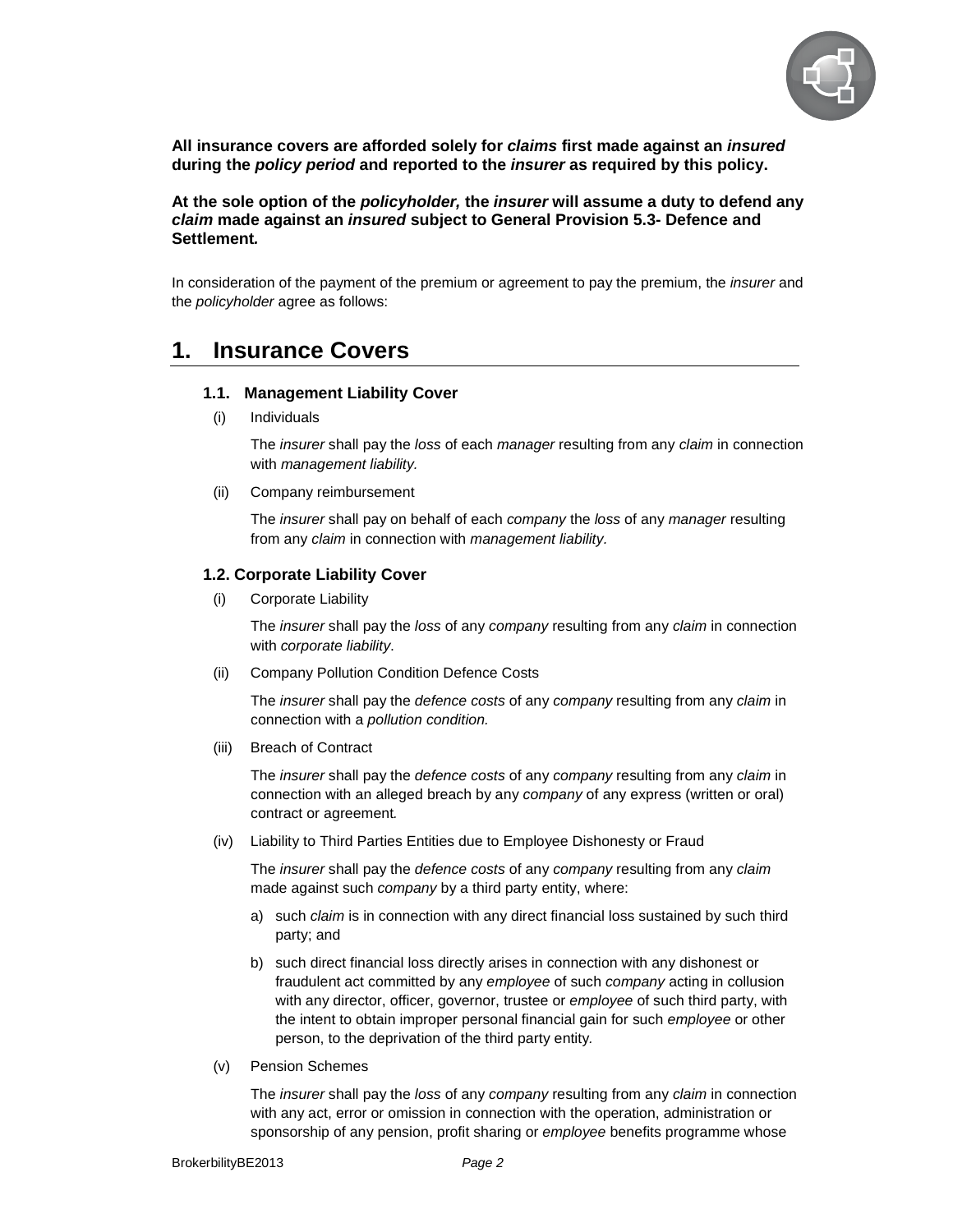

activities are not controlled by pension trustees. No cover shall apply for any pension trustee liability.

(vi) Identity fraud

If any party other than any insured person enters into any agreement with any third party entity fraudulently representing themselves as any *company*, then the *insurer* shall pay any reasonable fees, costs and expenses incurred by such *company* in establishing that such fraudulent misrepresentation has occurred, should the third party entity seek to enforce such agreement against such company.

(vii) Crisis Event

The *insurer* shall pay the *insured entity's* reasonable fees, costs and expenses of public relations consultants to mitigate the adverse effect or potential adverse effect on an insured entity's reputation with respect to a crisis event.

The Covers referred to in Sections 1.2 (ii) to 1.2 (vii) (inclusive) above shall be subject to the sub-limits referred to in item 5 of the schedule.

#### **1.3. Employment Practices Liability Cover**

(i) Employment Practices Liability

The *insurer* shall pay the *loss* of each *company* resulting from any *claim* in connection with employment practices liability.

(ii) Retention waiver

No retention shall apply under this policy with respect to any claim in connection with employment practices liability provided that:

- a) the company has a formal written grievance procedure in place; and
- b) with respect to the dispute which is the subject of the claim, the company has followed the advice of the legal advice team from the date the company's formal written grievance procedure is first invoked.

#### **1.4. Pension Trustee Liability Cover**

(i) Individual Pension trustees

The *insurer* shall pay the *loss* of each *pension trustee* resulting from any *claim* in connection with pension trustee liability.

(ii) Insured entity reimbursement

The *insurer* shall pay on behalf of each *insured entity* the *loss* of any *pension trustee* resulting from any claim in connection with pension trustee liability.

(iii) Exoneration

The insurer shall pay the loss of the plan resulting from any claim made against a pension trustee in connection with pension trustee liability for which the plan becomes liable solely and directly as the result of the operation of an exoneration clause.

(iv) Insured entity liability

The insurer shall pay the loss of each insured entity resulting from any claim in connection with pension trustee liability.

(v) Pension Ombudsman and Pension Regulator awards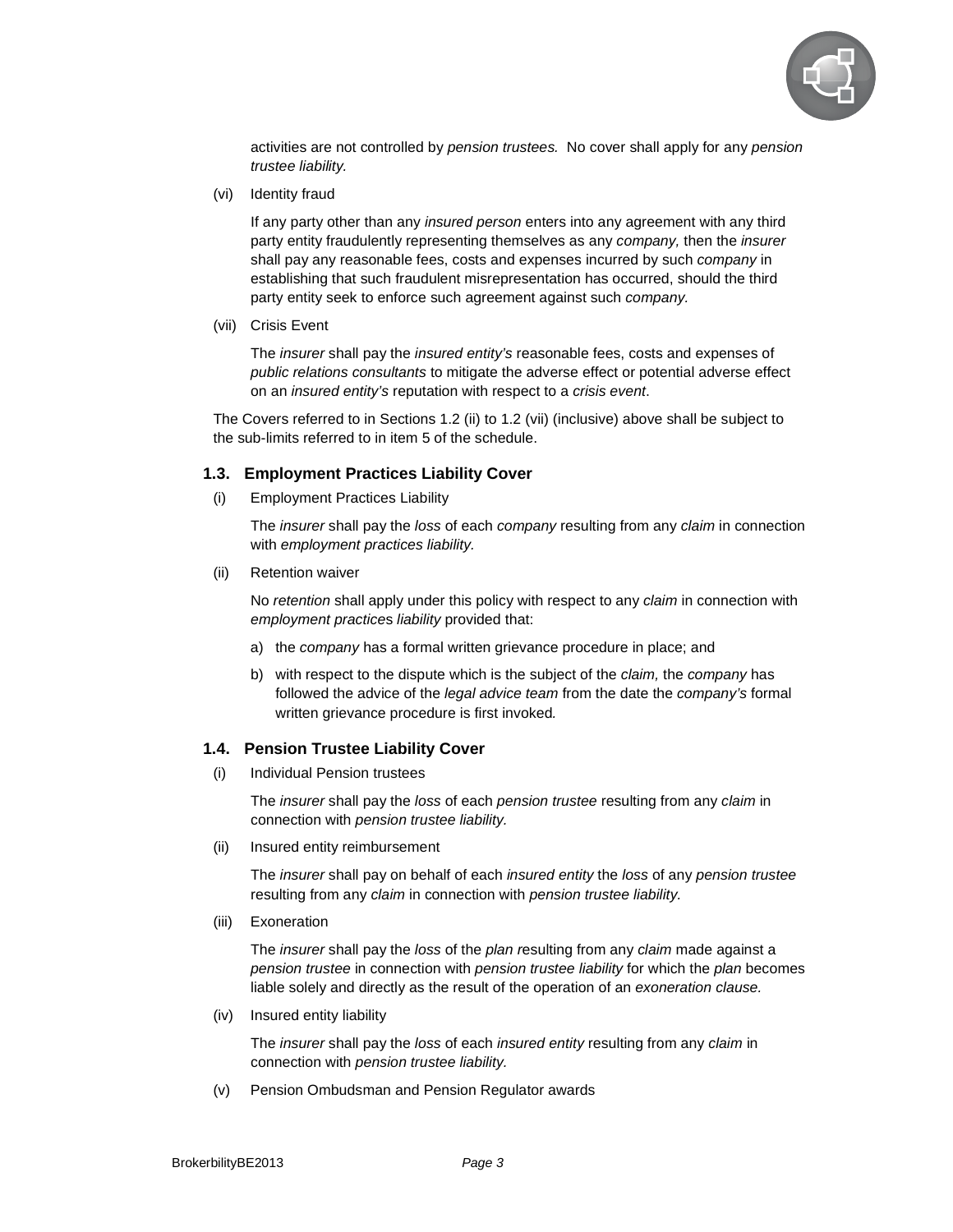

The insurer shall pay the loss of each pension trustee where there is a finding of culpability against such *pension trustee* as determined by an official body solely and directly as a result of acts, errors or omissions committed by such *pension trustee.* 

- (vi) Contribution Notice
	- a) The insurer shall pay the loss of each pension trustee in the event that a contribution notice is issued against such pension trustee, including the costs of challenging any contribution notice.
	- b) In the event that a *pension trustee* issues legal proceedings challenging the reasonableness of a contribution notice, the insurer shall pay for defence costs of any associated person or connected person.
- (vii) Loss of documents

If any company, plan or corporate trustee company shall sustain loss caused by loss of any document that is the property of the pension trustee, or for which the pension trustee is legally responsible and;

- a) such *document* is or is believed to be in the custody of the *pension trustee* or in the custody of any other person to whom such *document* has been entrusted, lodged or deposited by the *insured;* and
- b) in the course of business, such document has been destroyed, damaged, lost or mislaid; and
- c) such loss is first discovered during the policy period or any applicable discovery period,

then, the insurer will pay for reasonable fees, costs and expenses incurred by any company, plan or corporate trustee in replacing or restoring such document (excluding the value to the insured of the information or material contained in such document).

The Covers referred to in items  $1.4(vi)(b)$  – associated and connected persons contribution notices and 1.4 (vii) – Loss of documents above shall be subject to the sub-limits referred to in item 5 of the schedule.

# **2. Extensions**

**Applicable to all covered loss under all Insurance Covers shown on the schedule as purchased (except Insurance Cover 1.5- Crime). Extensions of Cover shall not apply to any insured entity where only Insurance Cover 1.1 is purchased.** 

# **2.1. Pre- Investigations and Investigations**

The insurer shall pay the reasonable and necessary fees, costs and expenses of each insured person incurred directly with respect to:

- (i) any pre-investigation;
- (ii) preparing any written notice or reports to any *official body* in connection with any pre-investigation; and
- (iii) preparing for and attending an *investigation*;

except remuneration of any *insured person*, cost of their time or costs or overheads of any insured entity. Except with respect to Insurance Cover 1.4 – Pension Trustee Liability, all loss shall be paid under Insurance Cover 1.1-Management Liability.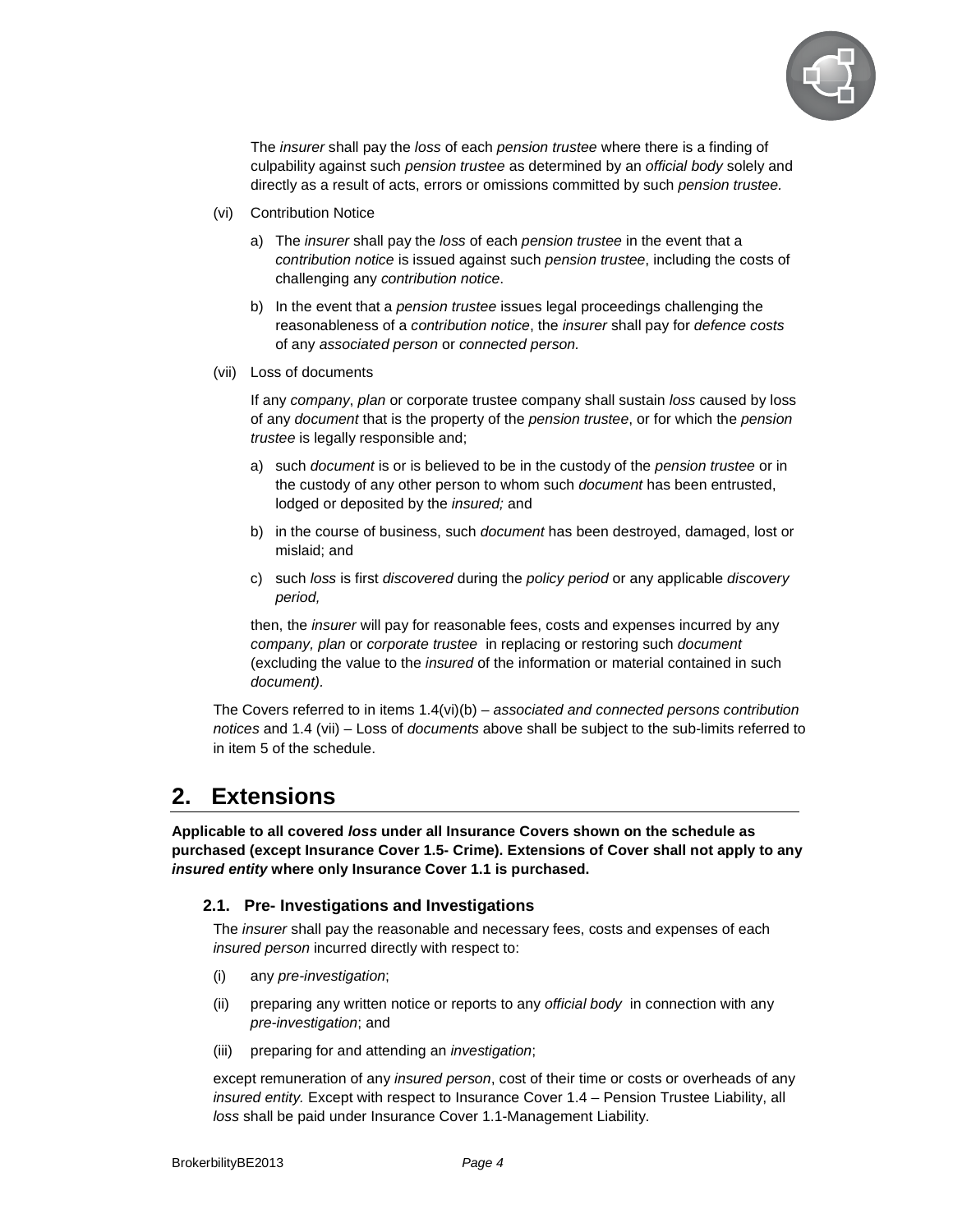

# **2.2. Corporate Manslaughter**

- (i) The insurer shall pay the loss of any insured with respect to any proceeding brought against them for corporate manslaughter including under the Corporate Manslaughter and Homicide Act 2007.
- (ii) The insurer shall pay up to the amount referred to in item 5 of the schedule, for reasonable fees, costs and expenses of public relations consultants to provide public relations services in connection with corporate manslaughter proceedings, or the referral of the allegations of corporate manslaughter to the Crown Prosecution Service or any similar body in any jurisdiction.

Cover shall only apply to an insured entity where Insurance Cover 1.2- Corporate Liability Cover is purchased.

#### **2.3. Bodily Injury and Property Damage Defence Costs**

The *insurer* shall pay the *defence costs* of each *insured* for any *claim* for *bodily injury and/or* property damage. With respect to insured entities, cover shall apply only where Insurance Cover 1.2 – Corporate Liability Cover is purchased, and shall be subject to the sub-limit specified in item 5 of the schedule.

#### **2.4. Legal expenses policy**

Where any insured holds a legal expenses policy at the same time as this policy, which provides cover which is the same as any cover provided under this policy, such that the insured is covered for legal expenses under both this policy and the legal expenses policy, then the insurer shall pay such legal expenses on a primary basis on the condition precedent that prior to such payment, the insured has notified its legal expenses policy insurer in writing of its request for cover with respect to such legal expenses, and provides written evidence to the *insurer* of such notification.

#### **2.5. Emergency costs**

If the *insurer's* written consent cannot reasonably be obtained before *defence costs* are incurred in respect of a *claim*, the *insurer* will give retrospective approval for such *defence* costs up to the amount referred to in item 5 of the schedule.

# **2.6. Civil Fines and Penalties**

The insurer shall pay any civil fine or penalty imposed upon an insured person by an official body as a direct result of such person acting in an *insured person* capacity unless that civil fine or penalty is uninsurable under the applicable law of the *claim*.

# **2.7. Discovery period**

The policyholder shall be entitled to a discovery period:

- (i) automatically of 90 days if this policy is not renewed or replaced with a similar policy; or
- (ii) as specified in item 9 of the schedule, subject to the policyholder making a request for such discovery period in writing and paying any additional premium required, no later than 30 days after the expiry of the policy period.

A discovery period is non-cancellable and shall not apply if a transaction occurs. However, upon written request of the policyholder, the insurer may quote a run-off discovery period. In considering such request, the *insurer* shall be entitled to fully underwrite the exposure and to extend such offer on whatever terms, conditions and limitations that the *insurer* reasonably deems appropriate.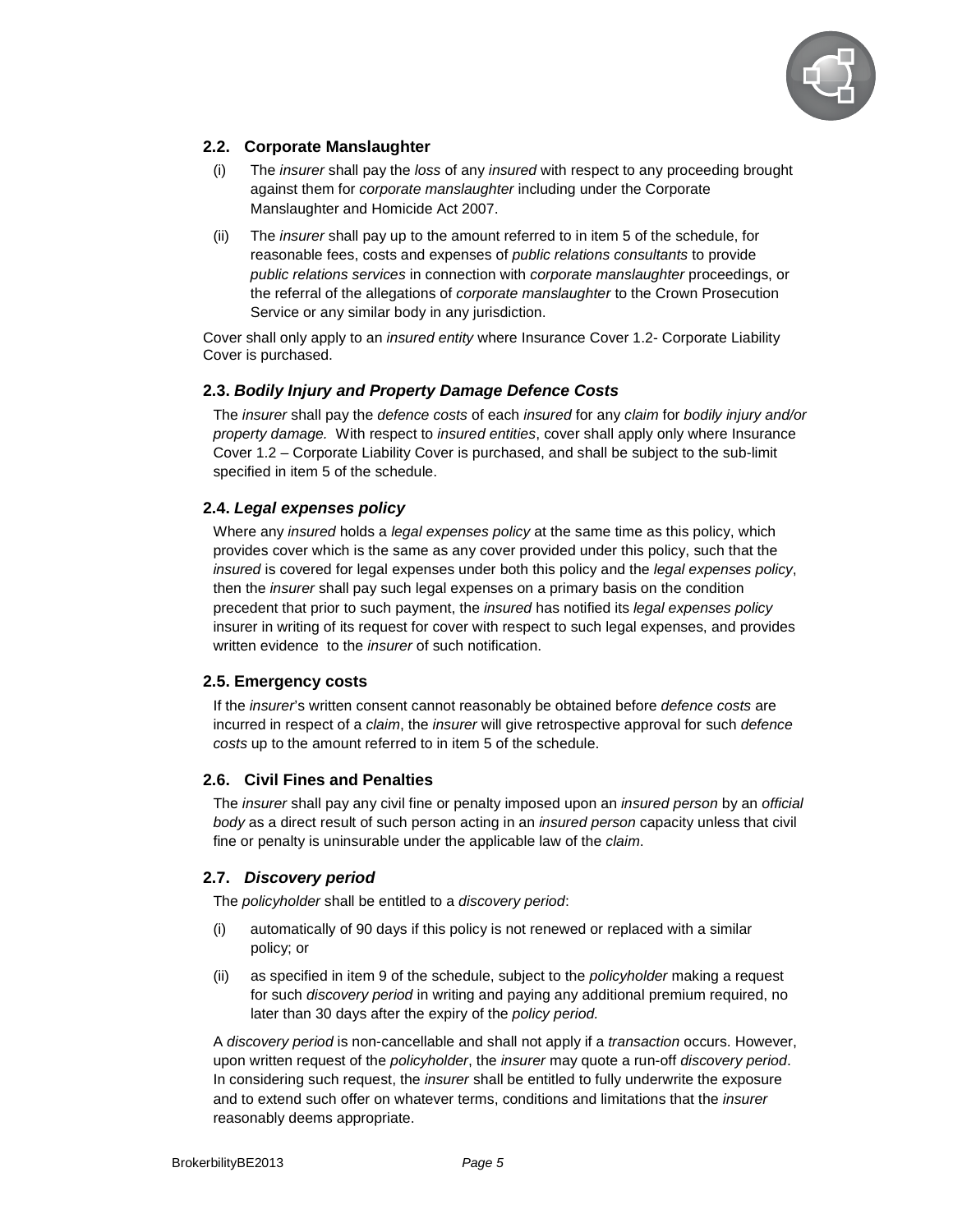

# **2.8. Run-off for retired insured persons**

The insurer will provide:

- (i) an unlimited discovery period for any manager; or
- (ii) a discovery period of twelve years for any pension trustee,

who retires or resigns prior to or during the *policy period*, other than by reason of a transaction; and provided that:

- a) the cover purchased under this policy is not renewed or replaced; or
- b) where the cover purchased under this policy is renewed or replaced, such renewal or replacement policy does not provide an extended discovery provision of at least 6 years for such person.

#### **2.9. Extradition counselling, tax advisor costs and PR expenses**

The *insurer* will pay up to the amount referred to in item 5 of the schedule, for the reasonable fees, costs and expenses incurred by any insured person for each of (i) and (ii) below:

- (i) accredited counsellor or tax advisor retained by an insured person approved by the insurer, directly in connection with extradition proceedings brought against such insured person; or
- (ii) public relations consultants to provide public relations services in connection with extradition proceedings.

#### **2.10. Assets and Liberty costs**

The insurer shall pay the reasonable fees, costs and expenses incurred by any insured person with respect to any asset and liberty proceeding.

#### **2.11. Public relations expenses**

The *insurer* shall pay up to the amount referred to in item 5 of the schedule, for reasonable fees, costs and expenses of public relations consultants to provide public relations services in connection with a covered claim, pre-investigation or investigation, where such public relations expenses are not otherwise specifically covered elsewhere in this policy.

#### **2.12. Court Attendance**

The *insurer* shall pay the following rates per day for each day on which attendance in a court by an *insured person* is required in connection with any covered *claim*, up to the amount referred to in item 5 of the schedule:

| (i) | for any director or officer; outside entity director, or any employee; of |      |
|-----|---------------------------------------------------------------------------|------|
|     | an <i>insured entity</i> acting in a managerial or supervisory capacity:  | £300 |

(ii) any other insured person not referred to in (i) above: £150

# **2.13. Access to free legal advice**

The *insurer* has arranged for the following free legal advice to be provided during the *policy* period:

(i) the legal advice team to provide to any manager or company: employment law, health and safety law and general commercial law advice under the relevant laws of the United Kingdom of Great Britain, Northern Ireland, Channel Islands and the Isle of Man only. Cover shall only be available where Insurance Covers 1.2 – Corporate Liability Cover and 1.3 – Employment Practices Liability Cover are purchased.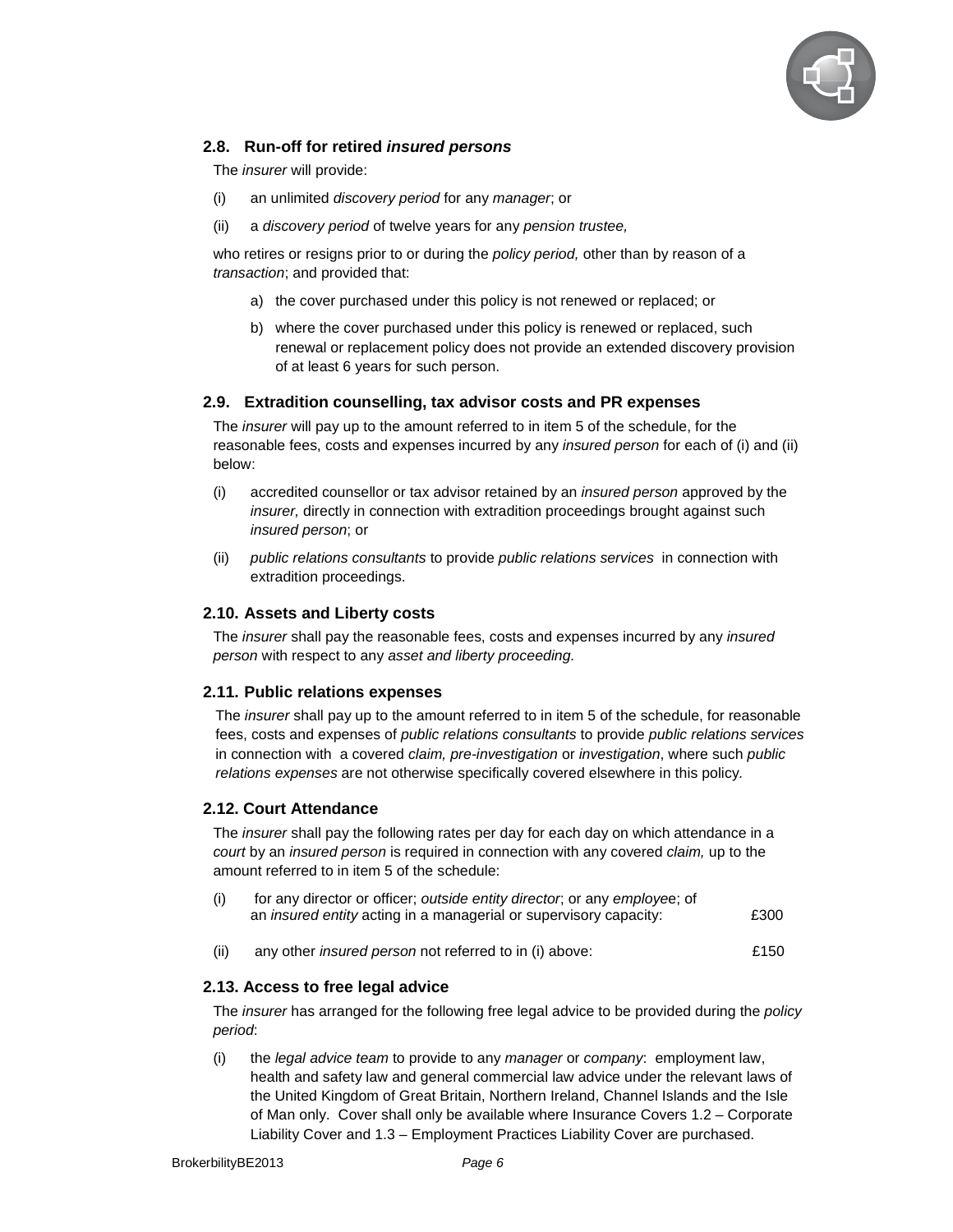

(ii) the pension advice team to provide pension trustee liability advice to a pension trustee under the relevant laws of England and Wales only. Cover shall only be available where Insurance Cover 1.4-Pension Trustee Liability is purchased.

#### **2.14. Confidential whistleblowing helpline**

The *insurer* has arranged for the *whistleblowing helpline team* to make available during the policy period a whistleblowing service.

#### **2.15. New subsidiary**

If the policyholder during the policy period:

- (i) obtains either directly or indirectly, through one or more of its subsidiaries:
	- (a) control of the composition of the board of directors;
	- (b) control of more than half of the shareholder voting power; or
	- (c) a holding of more than half of the issued share capital;

of any entity; or

(ii) creates any entity,

then the term *subsidiary* will be extended to include that entity automatically, unless at the time of obtaining such control or holding or creation, the entity is:

- (i) incorporated or domiciled in the United States of America;
- (ii) has any of its securities listed on a securities exchange or market; or
- $(iii)$  is situated in a country in which a company does not already hold a subsidiary.

# **3. Definitions**

In this policy the following words in italics shall have the definitions that follow:

#### **3.1. Asset and Liberty Proceeding**

Any proceeding brought against any insured person by any official body seeking:

- (i) confiscation, assumption of ownership and control, suspension or freezing of rights of ownership of real property or personal assets of an insured person;
- (ii) a charge over real property or personal assets of such insured person;
- (iii) a temporary or permanent prohibition on such insured person from holding the office of or performing the function of a director or officer;
- (iv) a restriction of such insured person's liberty to a specified domestic residence or an official detention;
- (v) deportation of an insured person following revocation of otherwise proper, current and valid immigration status for any reason other than such insured person's conviction of a crime.

#### **3.2. Associated person**

Any natural person who is deemed an associated person as defined in Section 435 of the Insolvency Act 1986 and is joined as a party to legal proceedings challenging the reasonableness of a contribution notice.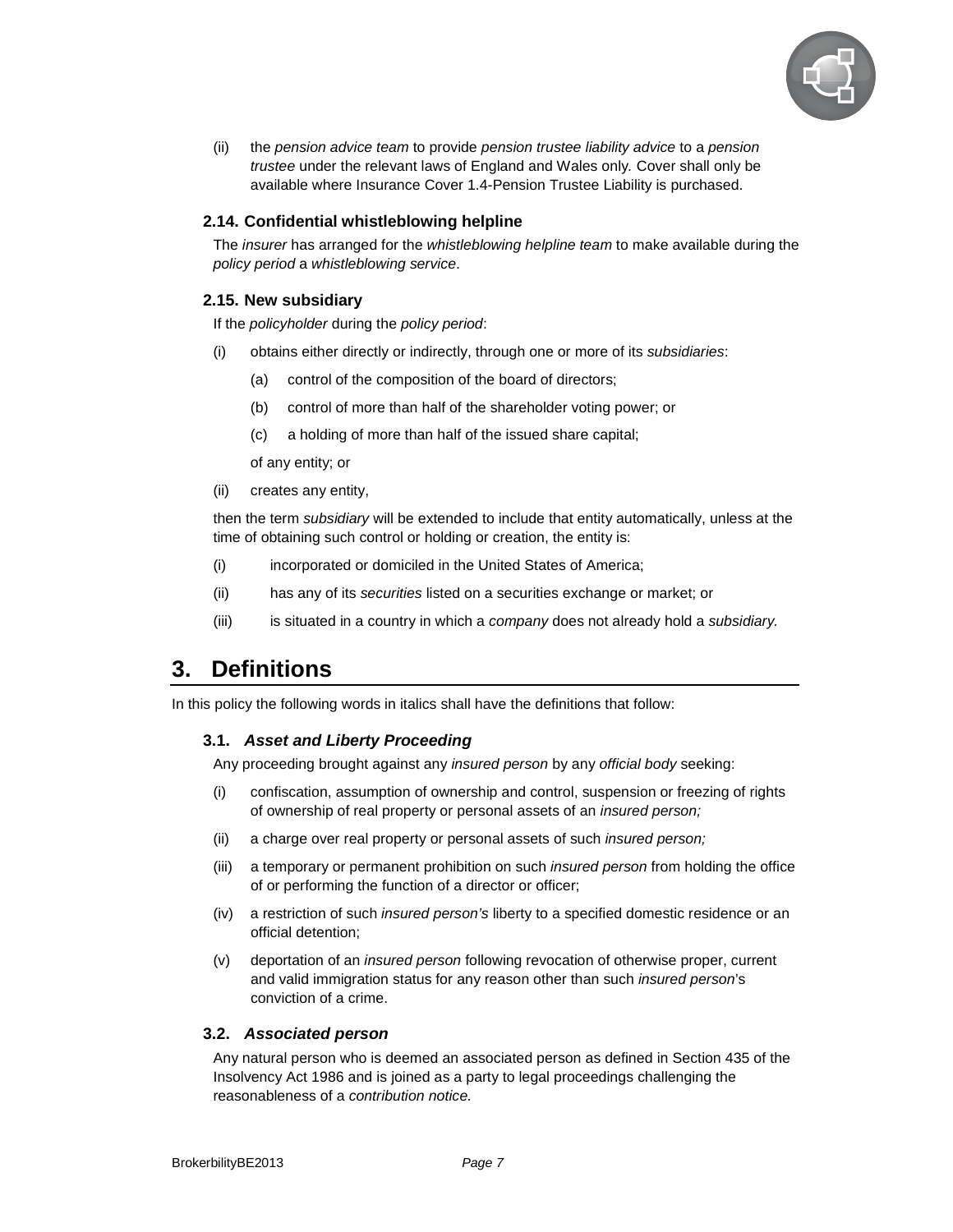

# **3.3. Board director**

A director of the board of the policyholder.

#### **3.4. Bodily Injury and/or Property Damage**

Bodily injury, sickness, disease, death or emotional distress of any natural person; or damage to, destruction, impairment or loss of use of any property.

#### **3.5. Claim**

- (i) A written demand;
- (ii) A civil, regulatory, mediation, administrative or arbitration proceeding, including a counter-claim seeking compensation or other legal remedy;
- (iii) A criminal proceeding;

for a specified act, error or omission.

- (iv) An extradition proceeding; or
- (v) An asset and liberty proceeding.

#### **3.6. Company**

The policyholder or any subsidiary.

#### **3.7. Connected person**

Any natural person who is deemed a connected person as defined in Section 249 of the Insolvency Act 1986 and is joined as a party to legal proceedings challenging the reasonableness of a contribution notice.

#### **3.8. Contribution notice**

A notice issued by the Pensions Regulator as referred to in Section 38 of the Pensions Act 2004.

# **3.9. Corporate liability**

any liability arising from any actual or alleged act, error or omission of a *company*, except with respect to any employment practices liability.

#### **3.10. Corporate Manslaughter**

A gross breach of duty of care causing the death of another person.

#### **3.11. Continuity date**

The applicable date specified as such in Item 6 of the Schedule.

#### **3.12. Court**

Any official court of law presided over by a judge or judges in which legal issues and claims are heard and determined (except a Tribunal).

#### **3.13. Crisis event**

Any of the following unforeseen events occurring during the *policy period* where, in the reasonable opinion of the chief executive officer of the policyholder, the event has the potential to make a significant impact on the consolidated annual revenues or the reputation of the company if left unmanaged:

(i) the sudden, unexpected death or disability of any director or officer;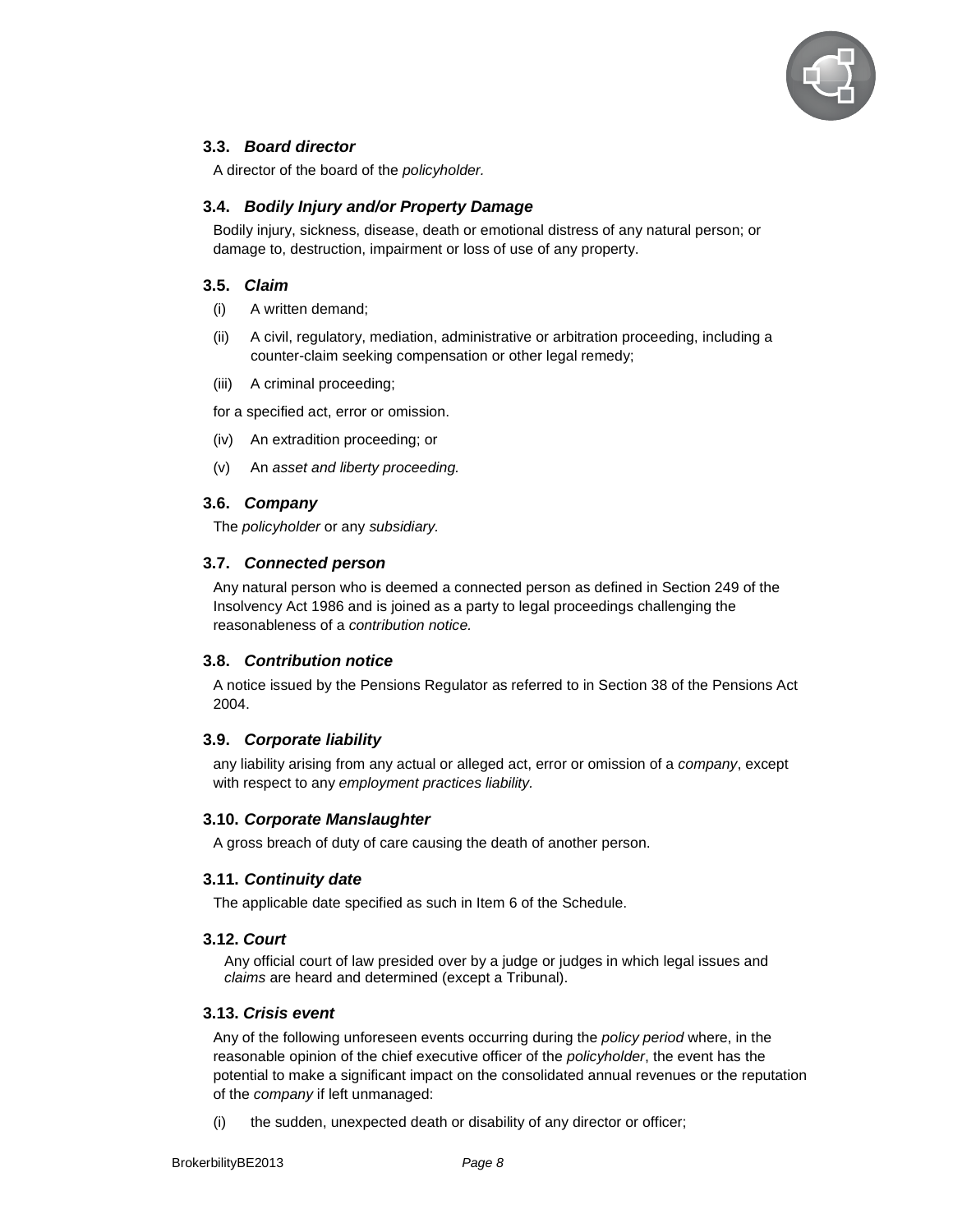

- (ii) the criminal conviction of any director or officer;
- (iii) loss of a major customer, contract or credit facility;
- (iv) employee workplace violence;
- (v) the first apparent unauthorized intrusion into any company's computer facilities;
- (vi) a recall or boycott of any product;
- (vii) a man-made disaster;
- (viii) any criminal or fraud investigation; or
- (ix) any claim.

Crisis event does not include an event that affects the company's industry in general; rather than the *company*, specifically.

#### **3.14. Defence costs**

- (i) Reasonable fees, costs and expenses incurred by or on behalf of an insured either as emergency costs under Extension 2.5 – Emergency Costs, or with the *insurer's* prior written consent (which shall not be unreasonably delayed or withheld), after a claim is made, directly in connection with its investigation, defence, settlement or appeal;
- (ii) Reasonable fees, costs and expenses of accredited experts retained through defence counsel to prepare an evaluation, report, assessment, diagnosis or rebuttal of evidence in connection with the defence of a covered claim; or
- (iii) The reasonable premium for any appeal bond, attachment bond or similar bond.

#### **3.15. Discovered**

when the pension trustee first becomes aware of facts which would cause a reasonable person to assume that loss or damage to documents covered by Insurance Cover 1.4.7- Loss of Documents has been sustained, even though the exact amount of details of the loss or damage may not then be known.

#### **3.16. Discovery period**

A period immediately following expiry of the *policy period* during which written notice may be given to the insurer of a claim first made during such period or the policy period, with respect to an act, error or omission occurring prior to the expiry of the *policy period*.

#### **3.17. Document**

Means all documents, in paper or electronic version (excluding any bearer bonds, coupons, bank or currency notes or any other negotiable instruments whether printed or reproduced by any other method) the property of the pension trustee or for which the pension trustee is legally responsible which relate to any plan.

#### **3.18. Employee**

- (i) any natural person full-time, part-time, seasonal or temporary worker of any company who works under a contract of service with the *company*, whom such company has the right to govern and direct in the performance of such services, and whom the *company* compensates by way of salary, wages and/or commissions; or
- (ii) any natural person independent contractor or any natural person seconded to the company, if such individual is under the direction and supervision of the *company*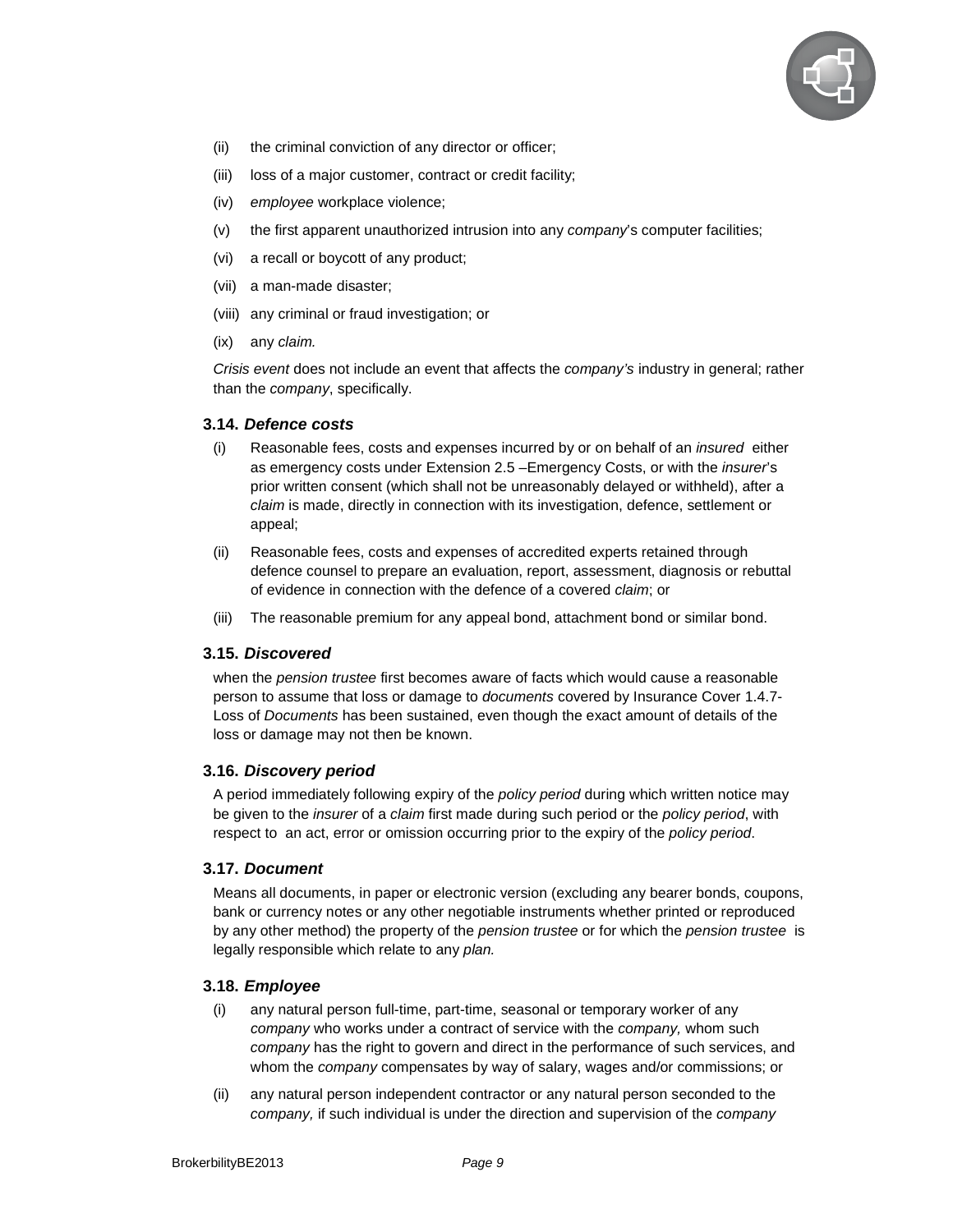

and the *company* provides indemnification to such individual in the same manner as is provided to the employees referred to in (i).

#### **3.19. Employment practices liability**

Any liability arising from any actual or alleged act, error or omission with respect to:

- (i) any employment of any past, present or future employee or insured person of any company;
- (ii) any prospective employment of any person; or
- (iii) any harassment of or discrimination against any natural person third party who is not an employee.

#### **3.20. Employment-related benefits**

- (i) perquisites and fringe benefits;
- (ii) payments due under any employee benefit plan or pension scheme;
- (iii) stock or share options or any other right to purchase, acquire or sell stock or shares of any company; or
- (iv) incentive or deferred compensation.

#### **3.21. Exoneration clause**

Any provision in the governing trust deeds or rules of a *plan* which relieves a *pension* trustee of the burden of blame, obligation, duty, responsibility or liability which, in the absence of such clause, would attach to that pension trustee.

#### **3.22. Insured**

Any insured entity and/or insured person.

#### **3.23. Insured entity**

Any company or plan

#### **3.24. Insured person**

- (i) manager; or
- (ii) pension trustee.

#### **3.25. Insurer**

AIG Europe Limited.

#### **3.26. Investigation**

Any hearing, examination or inquiry by an *official body* into the affairs of an *insured entity* or outside entity, or an insured person of such entity, once an insured person receives written documentation during the policy period:

- (i) requiring them to attend before or produce documents to the official body; or
- (ii) identifying them as a target in writing by an investigating official body as a target of the hearing, examination or inquiry.

An *investigation* shall be deemed to be first made when the *insured person* is first so required or so identified.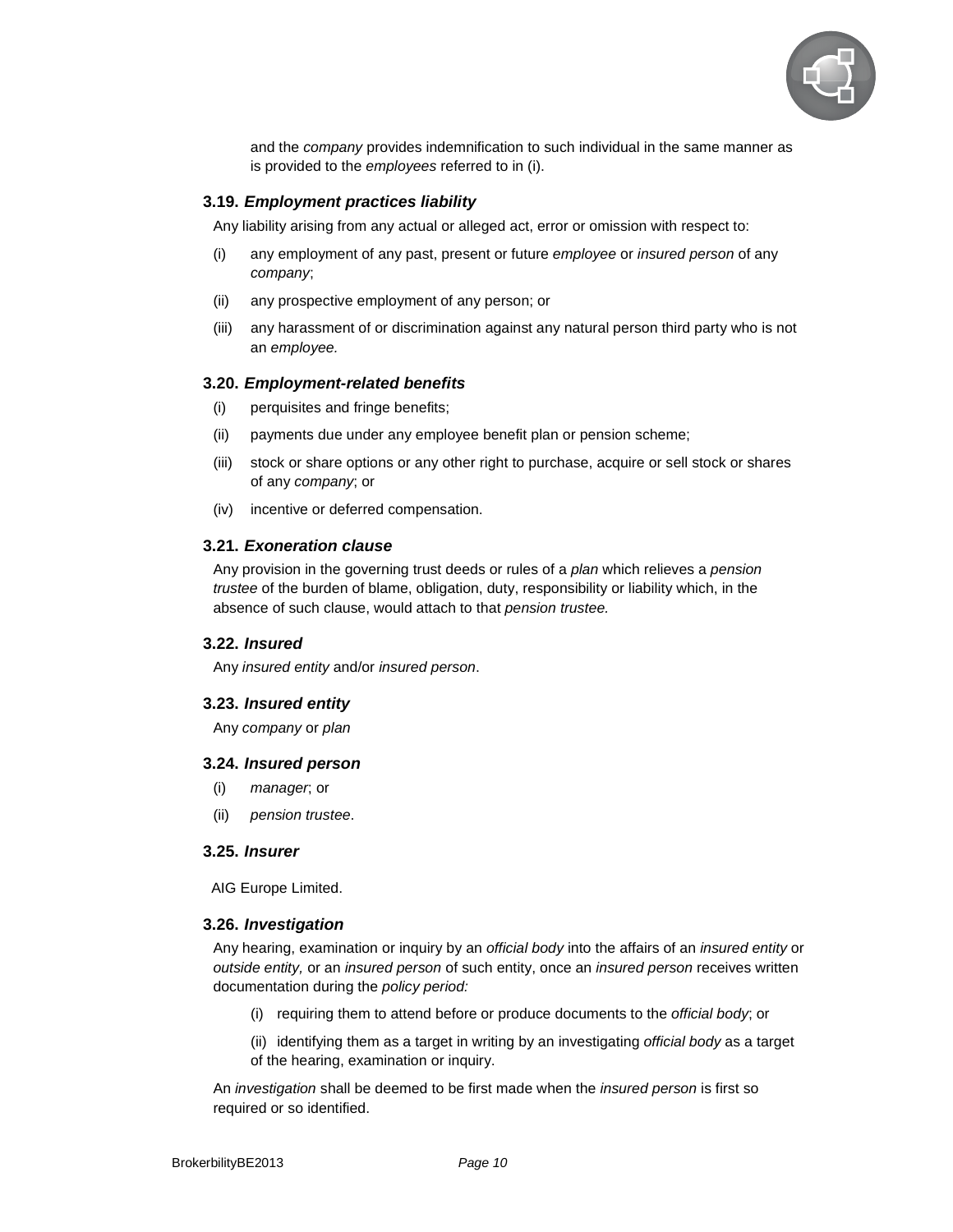

#### **3.27. Legal advice team**

Any person or entity described in Item 9 of the schedule.

#### **3.28. Legal expenses policy**

Any policy solely or primarily providing cover for legal expenses.

#### **3.29. Limit of liability**

The sums specified at Item 4 of the schedule.

#### **3.30. Loss**

Any amount which the *insured* is legally liable to pay resulting from a claim including defence costs, pre-investigation costs, investigation costs, awards of damages (including punitive and exemplary damages), awards of costs or settlements (including claimant's legal costs and expenses), pre- and post- judgment interest on a covered judgment or award, and the multiplied portion of multiple damages. Enforceability of this paragraph for punitive, exemplary and multiple damages shall be governed by such applicable law that most favours coverage for such damages. Loss includes any amount covered under any Extension applicable to the Insurance Cover purchased.

Loss shall not include:

- (i) any fines and penalties except to the extent covered under Extension 2.6-Civil Fines and Penalties;
- (ii) taxes;
- (iii) remuneration, cost of the time of any *insured person*, or costs or overheads of any insured entity, except with respect to Extension 2.12 - Court Attendance.
- (iv) amounts which are uninsurable under the applicable law of the claim; or
- (v) any sum payable pursuant to a financial support direction or contribution notice issued by the UK Pensions Regulator unless to the extent covered under Insurance Cover 1.4- Pension Trustee Liability if purchased.

Additionally, with respect to any claim in connection with employment practices liability only, loss shall not include:

- (vi) compensation payable in respect of contractual or statutory notice periods;
- (vii) employment-related benefits;
- (viii) any liability or costs incurred by any insured to modify any building or property in order to make the building or property more accessible or accommodating to a disabled person;
- (ix) any liability or costs incurred in connection with any educational, sensitivity or other corporate programme, policy or seminar relating to an employment practice claim or the costs of reinstatement of any employee.

#### **3.31. Manager**

Any natural person who was, is or during the *policy period* becomes:

- $(i)$  a director or officer of any company, but not an external auditor or insolvency officeholder of any company;
- (ii) an employee of any company;
- (iii) a shadow director;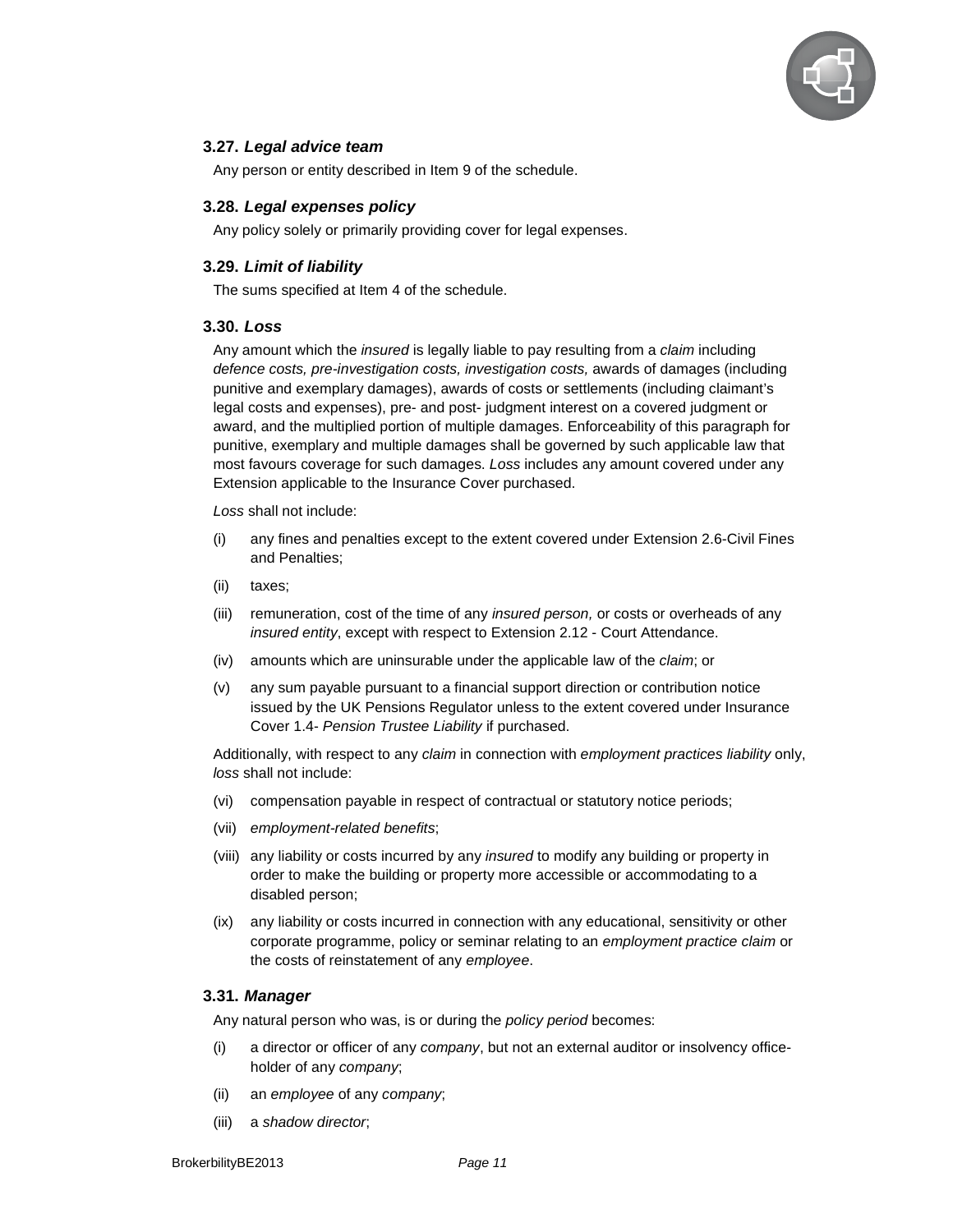

- (iv) a de facto director; or
- (v) an outside entity director;

but only when and to the extent that such manager is acting for and on behalf of the company in any of the capacities referred to in (i) to (v) above.

- (vi) Manager is extended to include:
	- a) the spouse or domestic partner (including same sex relationship civil partnerships, if applicable); and
	- b) the administrator, heirs, legal representatives, or executor of a deceased, incompetent insolvent or bankrupt estate

of the *manager* referred to in (i) to (v) above with respect to the acts, errors or omissions of such *manager*.

#### **3.32. Management liability**

Any actual or alleged:

- (i) act, error or omission of any manager or arising solely because of any person's status as a *manager*; or
- (ii) employment practices liability of any manager.

Management liability also means with respect to shareholder derivative actions only, any proposed act, error or omission.

#### **3.33. Official body**

Any regulator, disciplinary body, criminal authority, government body, government agency, official trade body, or any other body that is empowered by statute to investigate the affairs of an insured.

#### **3.34. Outside entity**

Any entity, including any not for profit entity, but other than an entity that:

- (i) is a subsidiary;
- (ii) is incorporated or domiciled in the United States of America;
- (iii) is a bank, clearing house, credit institution, undertaking for collective investment in securities, investment firm, investment advisor/manager, investment fund or mutual fund, private equity or venture capital company, stock brokerage firm, insurance company or similar entity; or
- (iv) has its securities listed on any securities exchange;

unless listed by endorsement to this policy as an outside entity.

#### **3.35. Outside entity director**

A natural person who did or does, or during the policy period begins to serve, at the specific request of any company as a director, officer, trustee (other than as a pension trustee), governor or equivalent of an outside entity.

#### **3.36. Pension advice team**

Any person or entity described in Item 9 of the schedule.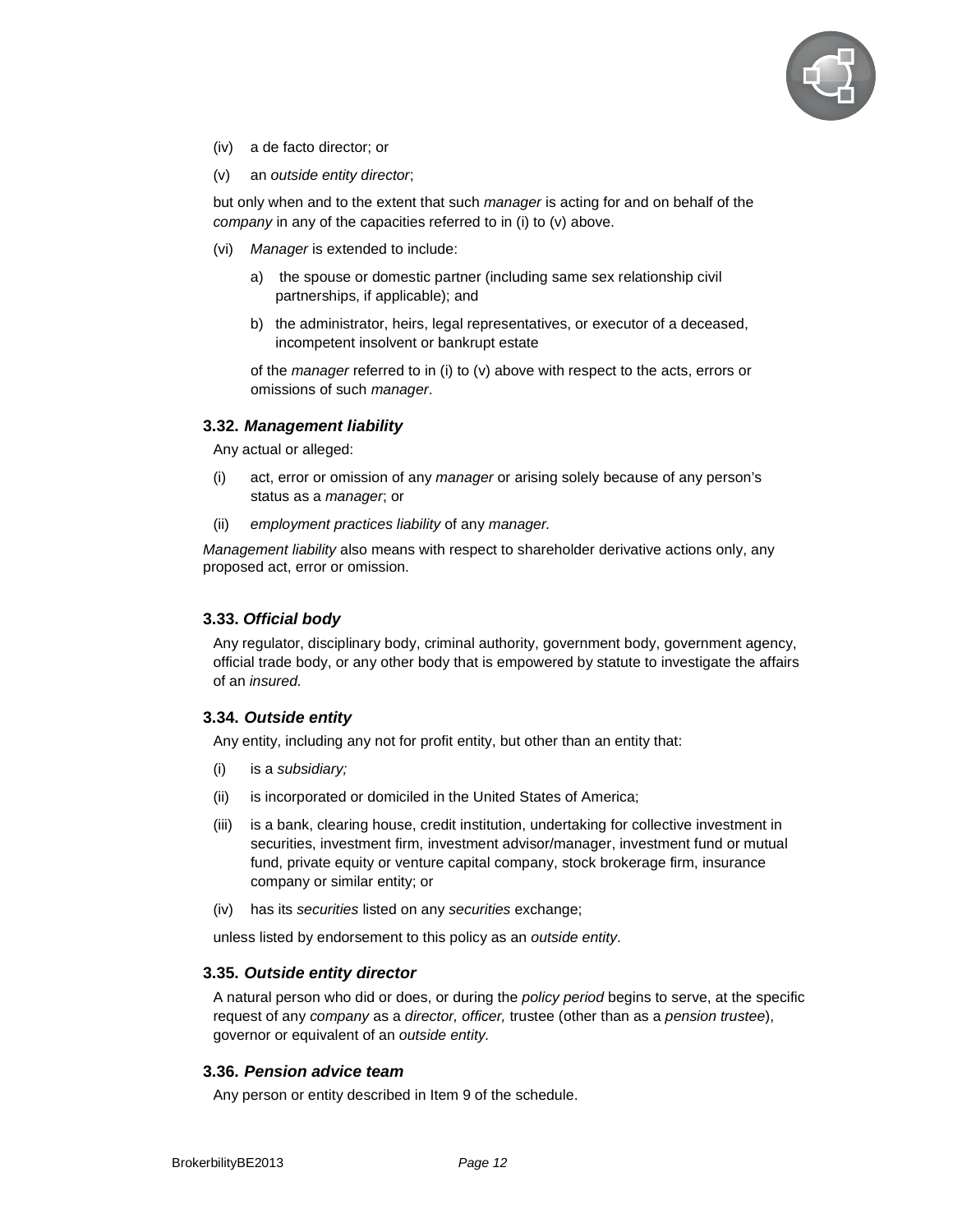

# **3.37. Pension benefits**

Any obligation under a *plan* to a participant or beneficiary under a *plan* which is a payment of money or property, or the grant of a privilege or perquisite.

#### **3.38. Pension trustee**

- (i) any natural person who was, now is or shall be:
	- a) a pension trustee or administrator of the plan or constructive trustee of the plan;
	- b) a director or officer or employee of a company, plan or corporate pension trustee company established to act as a pension trustee of the *plan*, but not an external auditor or insolvency office-holder;

but solely while acting in the capacity as a pension trustee or administrator of any plan.

- (ii) any corporate pension trustee company established to act as a pension trustee or administrator of the plan
- (iii) any natural person who was, is or during the *policy period* becomes responsible for internal dispute resolution procedures of a plan as defined in section 50 of the Pensions Act 1995.

#### **3.39. Pension trustee liability**

Any liability arising from any actual or alleged act, error or omission with respect to any plan; or arising solely because of any person's status as a pension trustee.

#### **3.40. Pension trustee liability advice**

Confidential legal advice of up to one hour per enquiry deriving from the same or related facts with respect to:

- (i) pension legislation or regulation;
- (ii) a matter or circumstance that a pension trustee may reasonably expect to give rise to a covered or potentially covered claim in connection with pension trustee liability.

#### **3.41. Plan**

- (i) any past, present or future employee benefit or welfare benefit plan; or
- (ii) any past or present pension plan;

established, administered or sponsored by the *company* for the sole benefit of its employees; or

- (iii) any pension, employee benefit or welfare benefit plan merged, transferred or terminated prior to or during the policy period;
- (iv) any pension, employee benefit or welfare benefit plan created or acquired by the policyholder during the policy period.

#### **3.42. Policyholder**

The organisation specified in Item 1 of the Schedule.

#### **3.43. Policy period**

The period from the inception date to the expiry date specified in Item 3 of the schedule.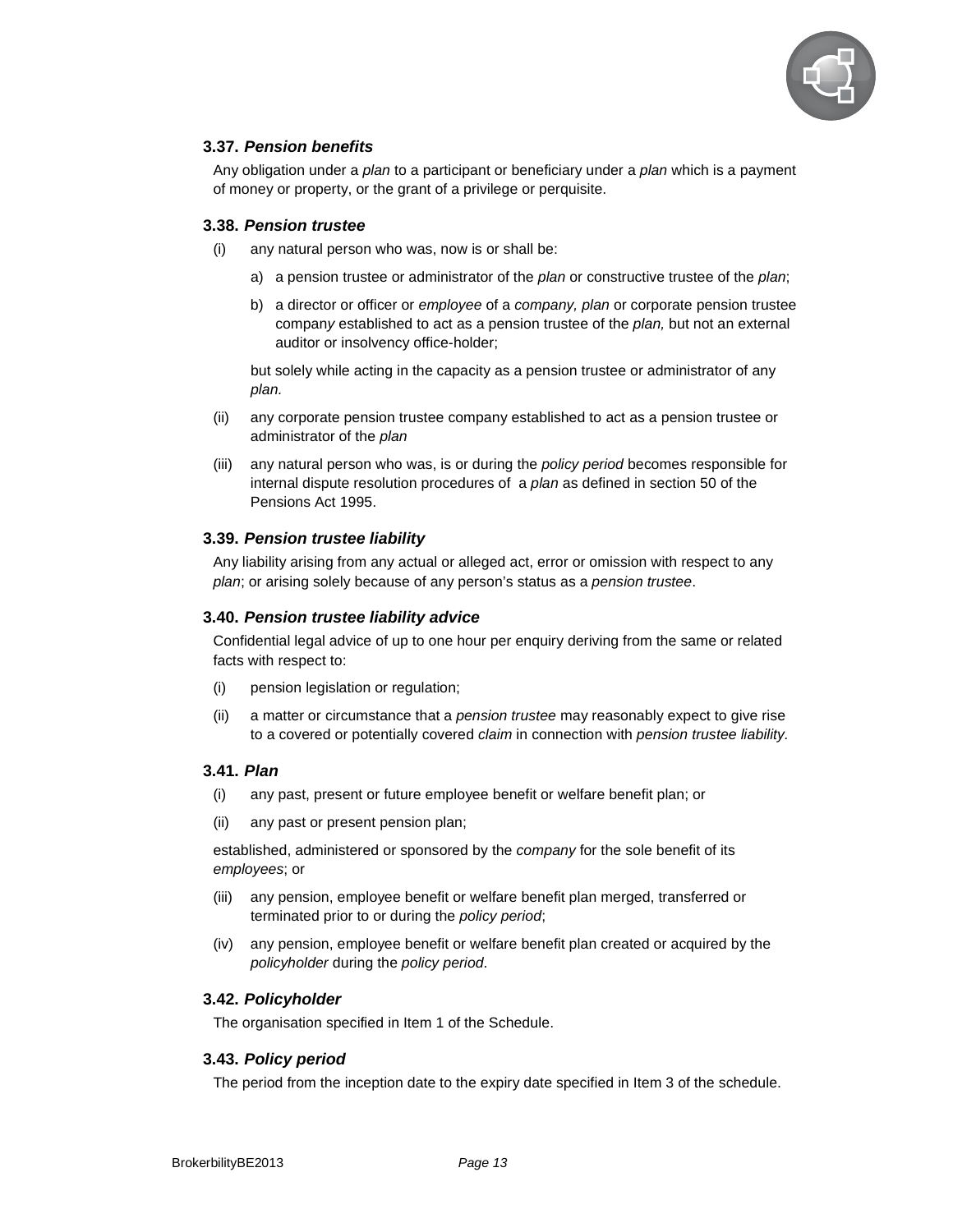

# **3.44. Pollutant**

any solid, liquid, gaseous, biological, radiological or thermal irritant, toxic or hazardous substance, or contaminant, including, but not limited to, asbestos, lead, smoke, vapour, dust, fibres, mould, spores, fungi, germs, soot, fumes, acids, alkalis, chemicals and waste.

#### **3.45. Pollution condition**

any actual, alleged or threatened discharge, dispersal, release or escape of a pollutant; or any direction or request to test for, monitor, clean up, remove, contain, treat, detoxify or neutralise pollutants, nuclear material or nuclear waste.

#### **3.46. Pre-Investigation**

- (i) raid or on-site visit to any *insured entity* by an *official body* first occurring during the policy period that involves the production, review, copying or confiscation of records or interviews of any insured person; or
- (ii) any formal notification by any *insured entity* to an *official body* first given during the policy period where the insured entity reasonably considers that:
	- a) a material breach of the insured entity's legal or regulatory duty has occurred, may have occurred or may occur in the foreseeable future; or
	- b) an event has occurred which the *insured entity* reasonably considers is an event of which the official body expects notice as set out in the official body's rules and regulations.

#### **3.47. Public relations consultants**

Public relations consultants approved by the insurer retained by an insured

#### **3.48. Public relations services**

Services provided by the *public relations consultants* directly to mitigate the adverse effect or potential adverse effect on an insured person's reputation.

#### **3.49. Retention**

The sum specified in Item 4 of the Schedule.

#### **3.50. Security**

Any security representing debt of or equity interests in any company.

#### **3.51. Senior Counsel**

A senior lawyer to be mutually agreed upon by the parties, or in the absence of agreement, to be appointed by the head of the bar association/law society (or equivalent organisation) in the jurisdiction in which the loss was incurred.

#### **3.52. Shadow director**

Any natural person, who, as a consequence of being a director, officer or *employee* of any company, is deemed a shadow director, as defined in Section 250 of the Companies Act 2006, of any other company.

#### **3.53. Single Claim**

- (i) Any one or more claims; or
- (ii) Any events covered under Section 2 of the policy Extensions,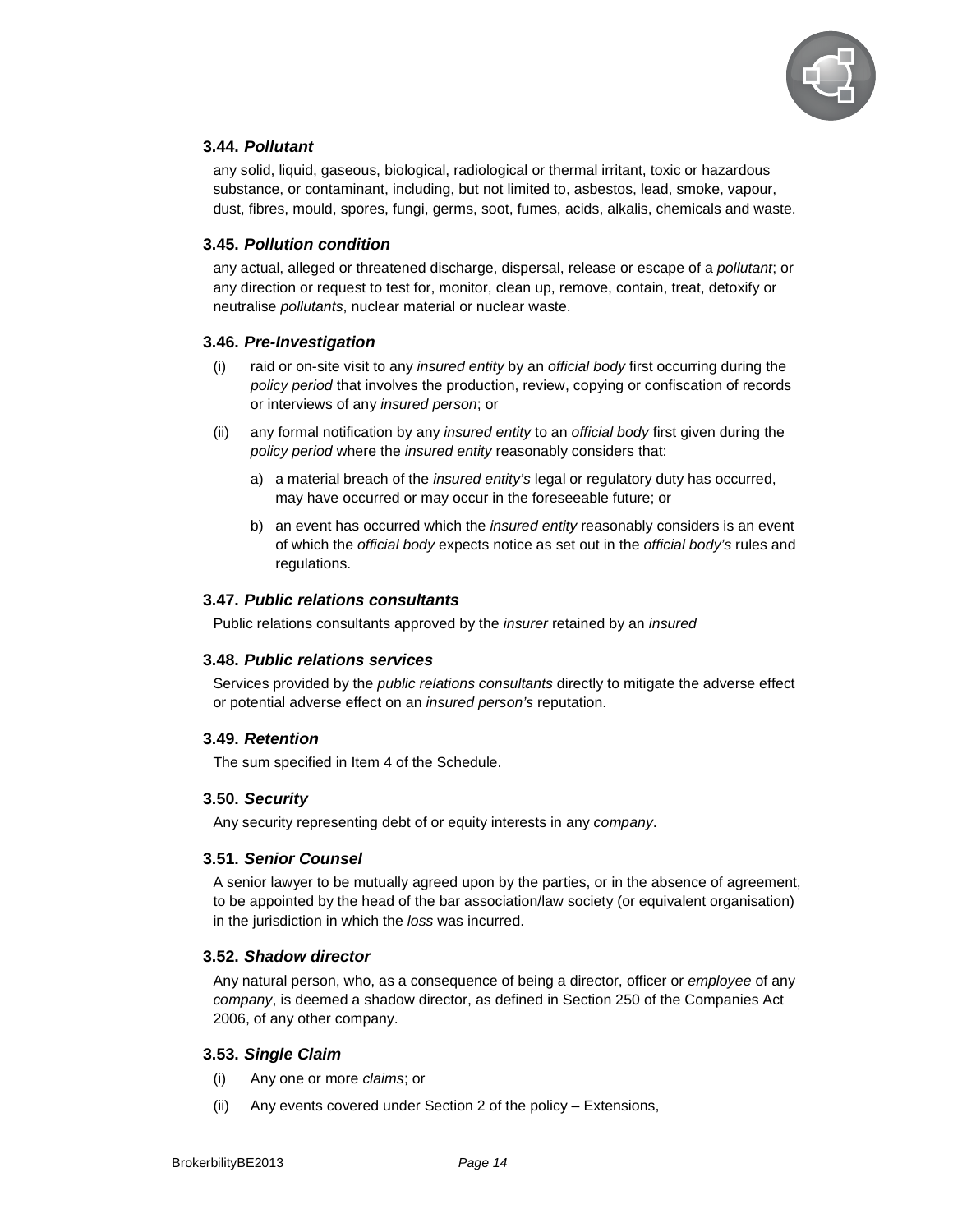

to the extent that such *claims* or events arise out of, are based upon or are otherwise attributable to the same originating cause or source and all such claims and events shall be regarded as a single claims regardless of whether such claims or events involve the same or different claimants, insureds or legal causes of action.

#### **3.54. Subsidiary**

An entity:

- (i) which does not have its securities listed on any securities exchange; and
- (ii) in which the *policyholder* either directly or indirectly through one or more other entities:
	- a) controls the composition of the board of directors; or
	- b) controls more than half of the shareholder voting power

on or before the inception date of this policy.

Cover for any subsidiary or any insured persons of such subsidiary shall only apply for acts, errors or omissions committed or occurring whilst such entity is a subsidiary.

#### **3.55. Transaction**

Any one of the following events:

- (i) the policyholder consolidates with or merges into (such that the policyholder is no longer the parent company), or sells all or substantially all of its assets to, any other person or entity or group of persons and/or entities acting in concert; or
- (ii) any person or entity, whether individually or collectively with any other person or persons, entity or entities becomes entitled to exercise more than 50% of the rights to vote at general meetings of the policyholder or control the appointment of directors who are able to exercise a majority of votes at meetings of the board of directors of the policyholder; or
- (iii) any company lists its securities on any securities exchange.

#### **3.56. US Claim**

A claim brought or maintained within the jurisdiction of, or based upon any laws of, the United States of America, its territories or possessions.

#### **3.57. Whistleblowing helpline team**

The person or entity referred to in item 9 of the schedule

#### **3.58. Whistleblowing services**

Services providing advice and guidance on the actions to be taken in the event of any suspected act, error or omission by any manager of any company

# **4. Exclusions**

#### **Exclusions Applicable to all Insurance Covers**

The *insurer* shall not be liable for *loss*:

#### **4.1. Conduct**

arising out of, based upon or attributable to:

(i) the gaining of profit or advantage to which the insured was not legally entitled; or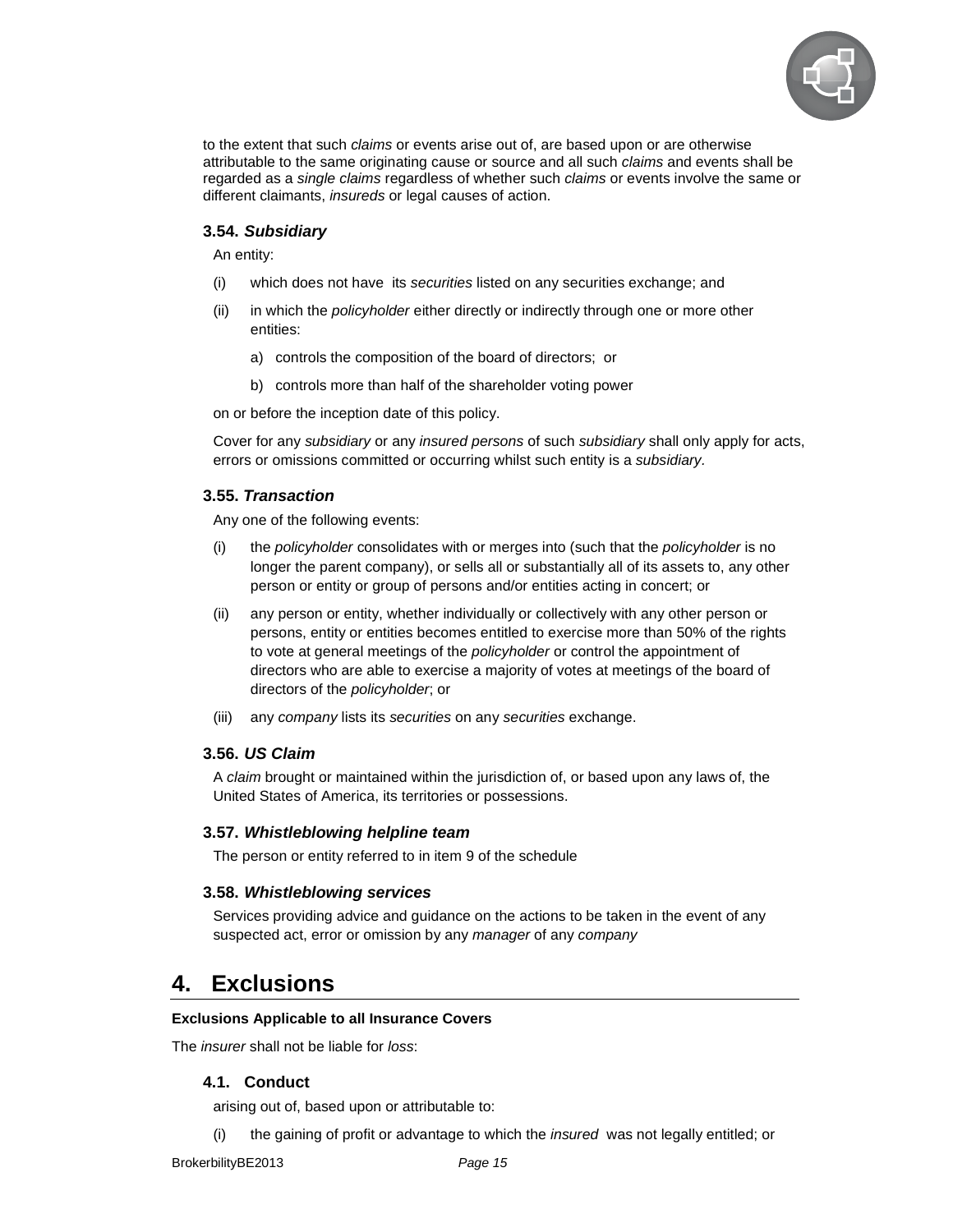

(ii) the committing of any deliberate dishonest or fraudulent act,

in the event that any of the above is established by final adjudication by a judicial or arbitral tribunal or any formal written admission by the insured.

#### **4.2. Prior claims and circumstances**

arising out of, based upon or attributable to:

- (i) facts alleged or the same or related acts, errors or omissions alleged or contained in any claim which has been reported or in any circumstances of which notice has been given under any policy of which this policy is a renewal or replacement or which it may succeed in time;
- (ii) any pending or prior civil, criminal, administrative or regulatory proceeding, investigation, arbitration or adjudication as of the continuity date, or alleging or deriving from the same or essentially the same facts as alleged in such actions; or
- (iii) any single claim.

#### **4.3. Bodily Injury and/or Property Damage**

in connection with any claim made for bodily injury and/or property damage. This exclusion shall not apply to:

- (i) any claim for emotional distress with respect to employment practices liability or pension trustee liability; or
- (ii) Extension 2.3- Bodily Injury & Property Damage Defence Costs.

#### **4.4. US Claims brought by Insureds**

arising out of, based upon or attributable to any US claim which is brought by or on behalf of any:

- (i) insured; or
- (ii) outside entity in which such insured person serves or served as an outside entity director.

This Exclusion shall not apply to:

- (iii) any claim against any insured person:
	- a) for any employment practice violation brought by any insured person;
	- b) pursued by an *insured person* for contribution or indemnity, if the *claim* directly results from another *claim* otherwise covered by this policy;
	- c) pursued by any past director or officer or employee of any company or outside entity; or
	- d) pursued by an insolvency administrator, receiver or trustee or liquidator of any company or outside entity either directly or derivatively on behalf of a company or outside entity; or
- (iv) defence costs of any insured person.

#### **Exclusions Applicable to Sections 1.2 – Corporate Liability and 1.3- Employment Practices Liability only**

The *insurer* shall not be liable for *loss*: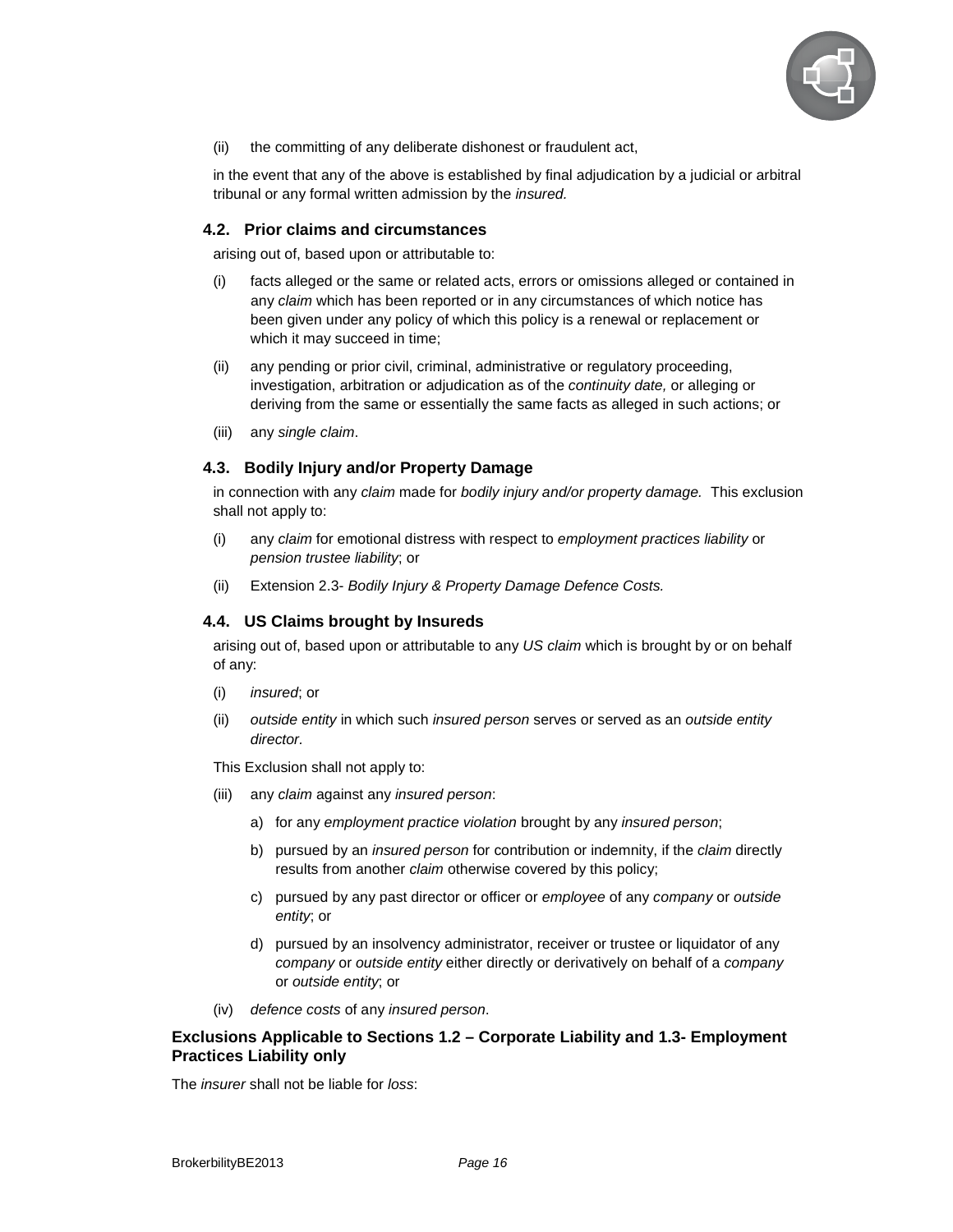

# **4.5. Pollution**

arising out of, based upon or attributable to the actual, alleged or threatened discharge, dispersal, release or escape of, or records concerning, pollutants; or any direction or request to test for, monitor, clean up, remove, contain, treat, detoxify or neutralise pollutants; This exclusion shall not apply to Corporate Liability Insurance Cover 1.2 (ii)- Company Pollution Defence Costs if purchased.

# **4.6. Intellectual Property Rights**

in connection with any claim made for any actual or alleged plagiarism, misappropriation, infringement or violation of copyright, patent, trademark, trade secret or any other intellectual property rights.

# **4.7. Anti-competitive practices**

in connection with any claim made for any actual or alleged violation of any law, whether statutory, regulatory or common law, with respect to any of the following activities: antitrust, business competition, unfair trade practices or tortious interference in another's business or contractual relationships.

# **4.8. Employment practices liability**

with respect to Corporate Liability Insurance Cover 1.2 only, any claim arising out of, based upon or attributable to employment practices liability.

# **4.9. Professional services**

in connection with any claim made for rendering or failure to render any service or advice to a customer or client of the insured;

# **4.10. Benefits**

arising out of, based upon or attributable to any obligation pursuant to any workers' compensation, disability benefits, redundancy or unemployment benefits or compensation, unemployment insurance, retirement benefits, social security benefits, pension benefits or any similar law or obligation whatsoever. This exclusion shall not apply to Corporate Liability Insurance Cover 1.2 (v) –Pension Schemes if purchased.

# **4.11. Contract**

arising out of, based upon or attributable to any liability of any company under any express oral or written contract or agreement. This exclusion shall not apply to any *company* liability that would have attached in the absence of such contract, any *claim* in connection with employment practices liability and Corporate Liability Insurance Cover 1.2 (iii) – Company Breach of Contract if purchased.

# **4.12. Proceedings seeking fines or penalties**

in connection with any *claim* seeking fines or penalties or non-monetary relief against any insured entity; provided that this exclusion shall not apply to:

- (i) securities claims; or
- (ii) claims by any regulatory authority with respect to:
	- a) health and safety legislation;
	- b) corporate manslaughter; or
	- c) employment practices liability.

#### **Exclusions Applicable to only Section 4 –Pension trustee Liability**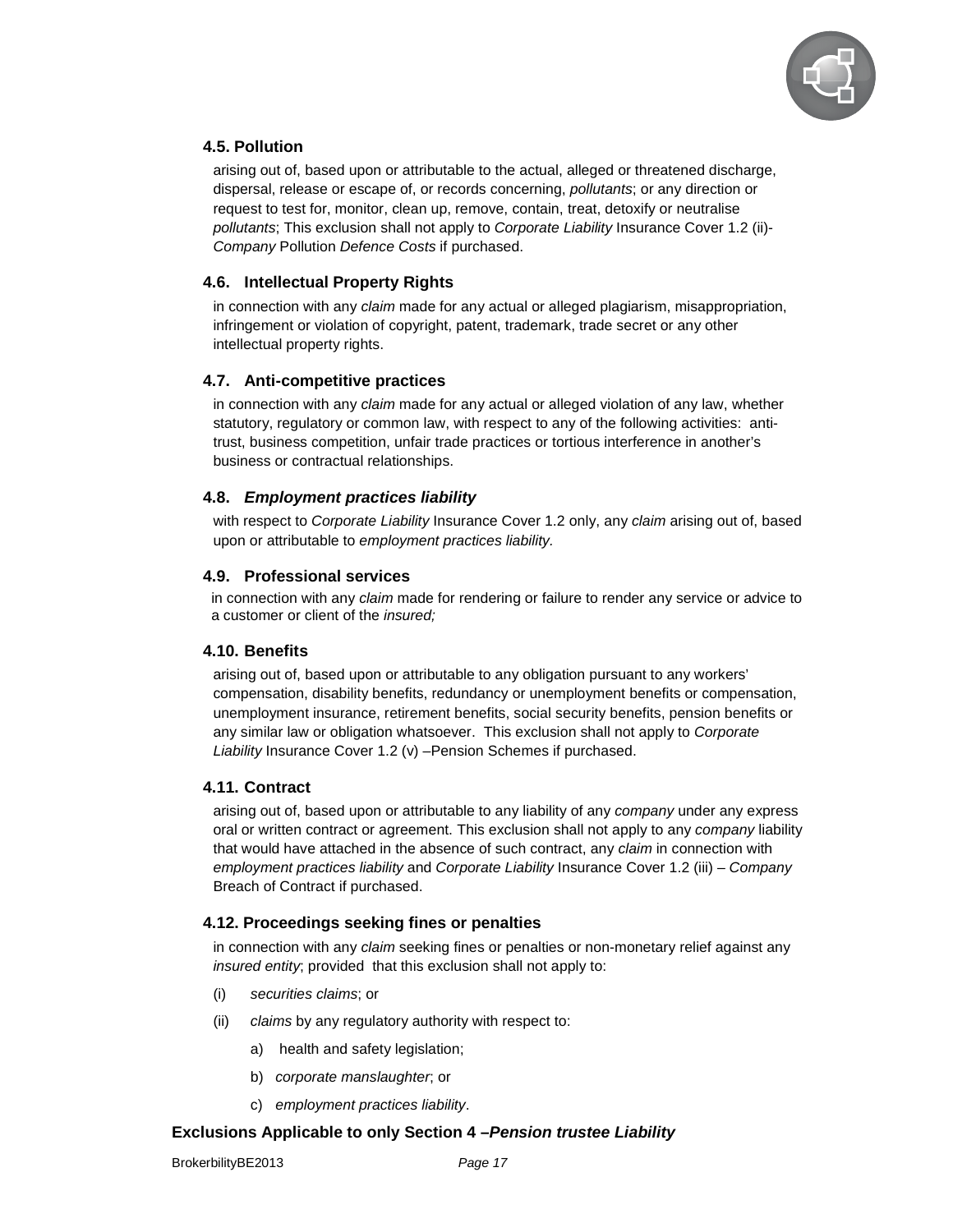

The *insurer* shall not be liable for *loss*:

#### **4.13. Failure to fund a plan**

in connection with any claim made for failure to fund a plan in accordance with the plan trust document or instrument or the failure to collect contributions owed to the plan. This exclusion shall not apply to *defence costs* and Pension Trustee Liability Insurance Cover 1.4 (vi) Contribution Notice if purchased.

#### **4.14. Pension Benefits**

which constitutes *pension benefits*, or that portion of any settlement or award in an amount equal to such pension benefits, unless and to the extent that recovery of such pension benefits is based solely upon a covered pension trustee liability and is payable as a personal obligation of a pension trustee.

#### **4.15. ERISA**

arising out of, based upon or attributable to any plan, fund or programme subject to regulation under Title 1 of the Employee Retirement Income Security Act of 1974 (USA), as amended, or any part thereof, or meets the requirements for qualification under Section 401 of the Internal Revenue Code of 1986 (USA), as amended.

# **5. Claims**

The following Provisions apply to all purchased Insurance Covers:

#### **5.1. Reporting a claim and circumstances**

The Covers provided under this policy are granted solely with respect to any:

- (i) Claim, pre-investigation, investigation or other event covered in the Extensions that is reported to the insurer as soon as practicable after the policyholder's Finance Director, Risk Manager or General Counsel first becomes aware of such *claim, pre*investigation or investigation, but in all events no later than:
	- a) during the policy period or discovery period; or
	- b) within 90 days after the end of the *policy period* or *discovery period* as long as notice is given to the *insurer* within 90 days after such *claim* was first made against the *insured*.

Any insured may, during the policy period, notify the insurer of any circumstance reasonably expected to give rise to a claim. The notice must include the reasons for anticipating that *claim* and full relevant particulars as to dates, acts and the potential insured and claimant concerned.

All notifications relating to claims or circumstances must be in writing to:

Financial Lines Claims AIG Europe Limited

The AIG Building 2-8 Altyre Road Croydon CR9 2LG.

or by facsimile to + 44 020 8680 7321.

or by email to Claims.Privateedge@aig.com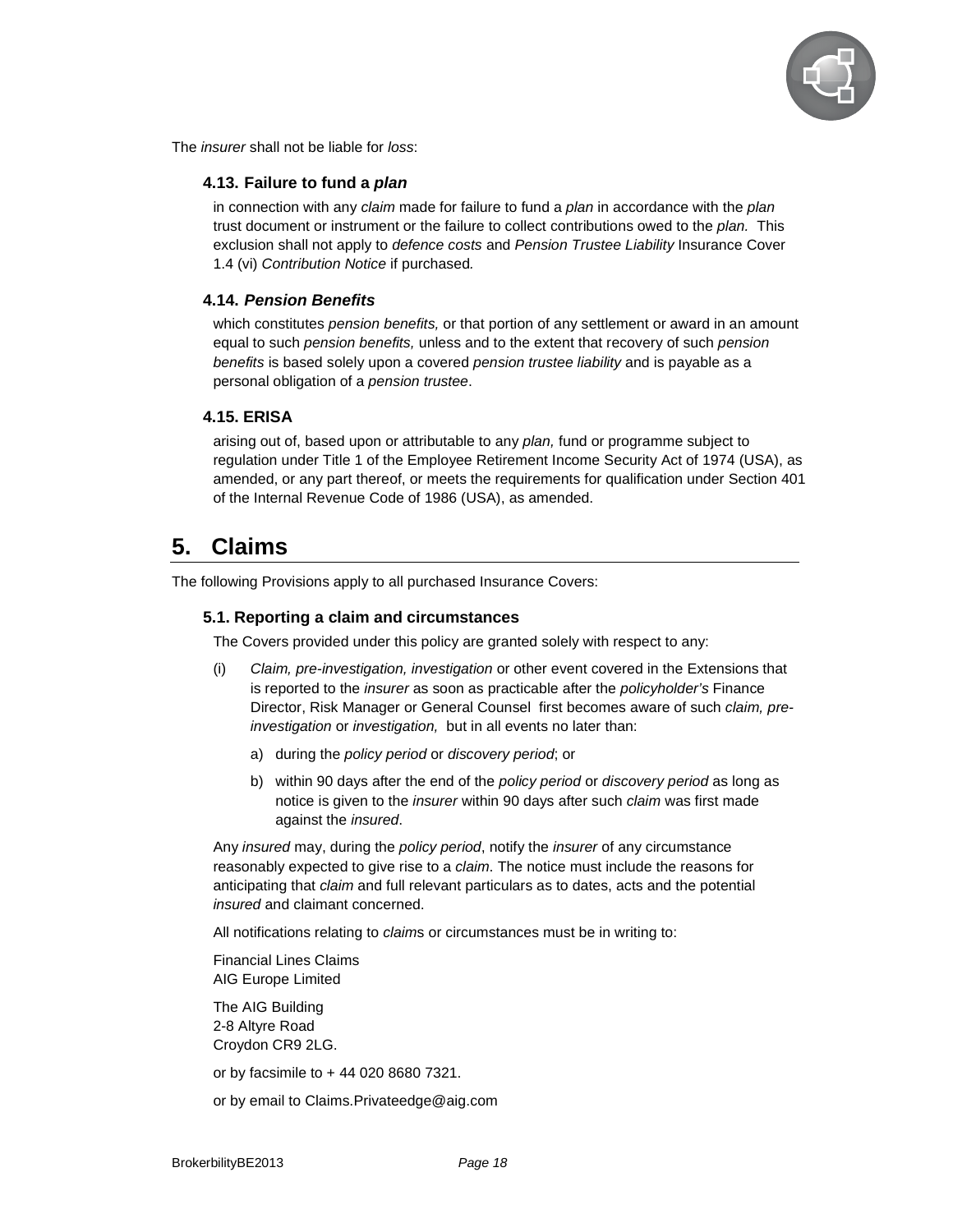

# **5.2. Related claims and circumstances and single claims**

If the *insured* gives notice to the *insurer* of any *claim* or event covered under Section 2 of the policy - Extensions or circumstance pursuant to the provisions of this policy, then any claim or event covered under Section 2 of the policy subsequently made against an insured which:

- (i) arises out of, is based upon or attributable to the facts or wrongful acts alleged in the previously notified claim, event covered under Section 2 of the policy - Extensions or circumstance; or
- (ii) together with the previously notified claim or event covered under Section 2 of the policy – Extensions or circumstance constitutes part of a single claim,

will be considered as having been made against the *insured* during the *policy period* or discovery period (if applicable), and reported to the *insurer* at the same time as the previously notified claim, event or circumstance.

#### **5.3. Defence and settlement**

The *insured* shall have the obligation to defend and contest any *claim* made against them. The insurer shall be entitled to participate fully in the defence and in the negotiation of any settlement that involves or appears reasonably likely to involve the *insurer*. In the event of any claim, each insured shall take reasonable steps to reduce or diminish any loss.

Notwithstanding the foregoing, the insured shall have the right to tender the defence of the claim to the insurer, which right shall be exercised in writing by the policyholder solely on behalf of all insureds. This right shall terminate if not exercised within 30 days of the date the claim is first made against an insured. The insurer shall confirm the assumption of the defence of such *claim* to the *policyholder* in writing. Pending such acceptance by the insurer, the insureds shall take no action, or fail to take any required action, that prejudices the rights of any *insured* or *insurer* with respect to such *claim*. The *insurer* shall be obligated to assume the defence of such claim provided the insureds have complied with the foregoing. The *insurer* shall have no obligation to continue to defend such *claim* once the limit of liability has been exhausted.

All *insureds* shall at their own cost, render all reasonable assistance to and cooperate with the *insurer* in the investigation, defence, settlement or appeal of a *claim* or circumstance, and provide the *insurer* with all relevant information pertaining to any *claim* or circumstance, as the *insurer* may reasonably require. The *insurer* will accept as necessary the retention of separate legal representation to the extent required by a material conflict of interest between any insureds.

If a claim is made against an insured person by the company or outside entity, the insurer shall have no duty or obligation to communicate with any other insured person or the company in relation to that claim.

Only those settlements, judgments, and covered costs and expenses which have been consented to by the insurer (which shall not be unreasonably withheld) shall be payable as loss under this policy.

The applicable *insured* or *policyholder* shall reimburse the *insurer* for any payments which are ultimately determined not to be covered by this policy.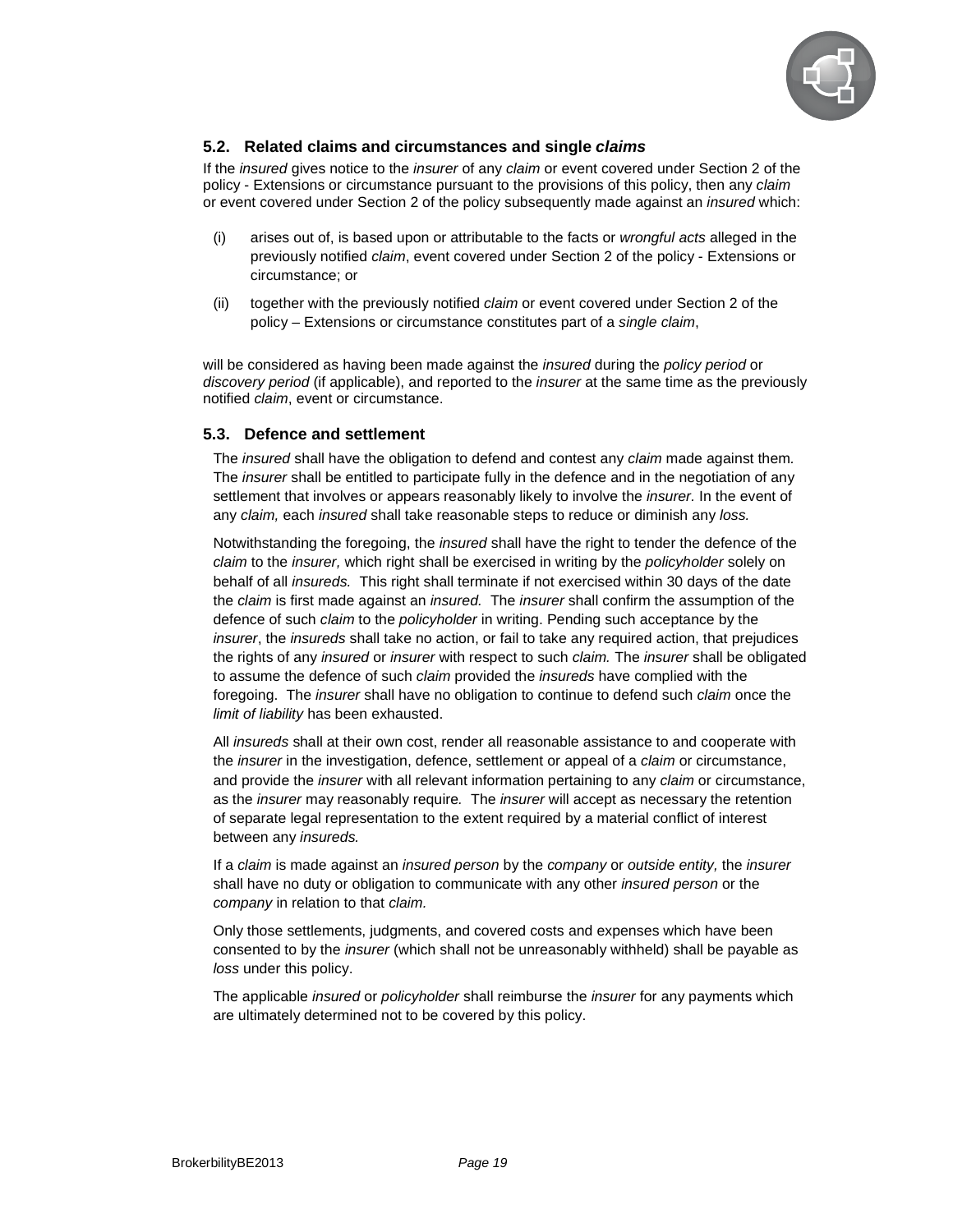

# **5.4. Allocation**

The insurer will be liable only for loss derived exclusively from a covered claim**.** If a claim involves both covered and uncovered matters or persons under this policy, then the insured entity or insured person, and the insurer shall determine a fair and equitable allocation of loss covered under this policy on the basis of established judicial allocation principles which take into account the legal and financial exposures, and the relative benefits obtained by the relevant parties.

If the insurer and the insured entity or insured person cannot agree on allocation in accordance with this clause within 14 days, then they agree to refer the determination to a Senior Counsel, whose decision shall be final and binding on all parties. The relevant insured and the insurer shall be entitled to make written submissions to Senior Counsel.

#### **5.5. Payment of costs**

Where the *insurer* has not assumed the defence of a *claim* in accordance with Condition 5.3-Defence and Settlement, the insurer shall advance all defence costs and all other covered costs and expenses, within 21 days after sufficiently detailed invoices for those costs are received and accepted for payment by the insurer.

#### **5.6. Subrogation**

In the event of any payment under this policy, the *insurer* shall be subrogated to the extent of such payment to all of the insureds' rights of recovery, contribution and indemnity and the insured will provide all reasonable assistance and will do nothing to prejudice such rights. The *insurer* will not exercise its rights of subrogation against an *insured person* in connection with a claim, unless it can establish that Exclusion 4.1 - Conduct, applies to that claim and that insured person. With respect to Extension 2.4-Legal expenses policy, the insurer shall be entitled to the relevant insured's rights of recovery under the legal expenses policy against the legal expenses policy insurer immediately upon any payment under this policy, and shall provide and execute all documentation requested by the insurer.

# **6. Limit & Retention**

# **6.1. Limit of liability**

In respect to Insurance Cover 1.1 – Management Liability only, the total amount payable by the insurer under this policy for all loss arising from any single claim shall not exceed the limit of liability.

In respect to Insurance Covers 1.2 – Corporate Liability, 1.3 – Employment Practise Liability and 1.4 – Pension Trustee Liability, there shall be a separate aggregate limit of liability applying under this policy to each of the Insurance Covers specified in the schedule respectively which are purchased. Each limit of liability is the aggregate limit of the insurer's liability with respect to all loss arising under such Insurance Cover or as specified in Condition 5.2 - Related Claims and circumstances.

The insurer shall have no further liability in excess of all such limits, irrespective of the number of insureds or amount of any loss, including with respect to any single claim specified in Section 5.2- Related claims and circumstances or any discovery period.

Extensions of Cover only apply to loss covered under the Insurance Covers purchased. Cover shall not be available to any insured entity under any Insurance Cover or Extension where only Insurance Cover 1.1 Management Liability Cover, is purchased. Where a sublimit of liability applies to any Insurance Cover or Extension, then such sub-limit is the most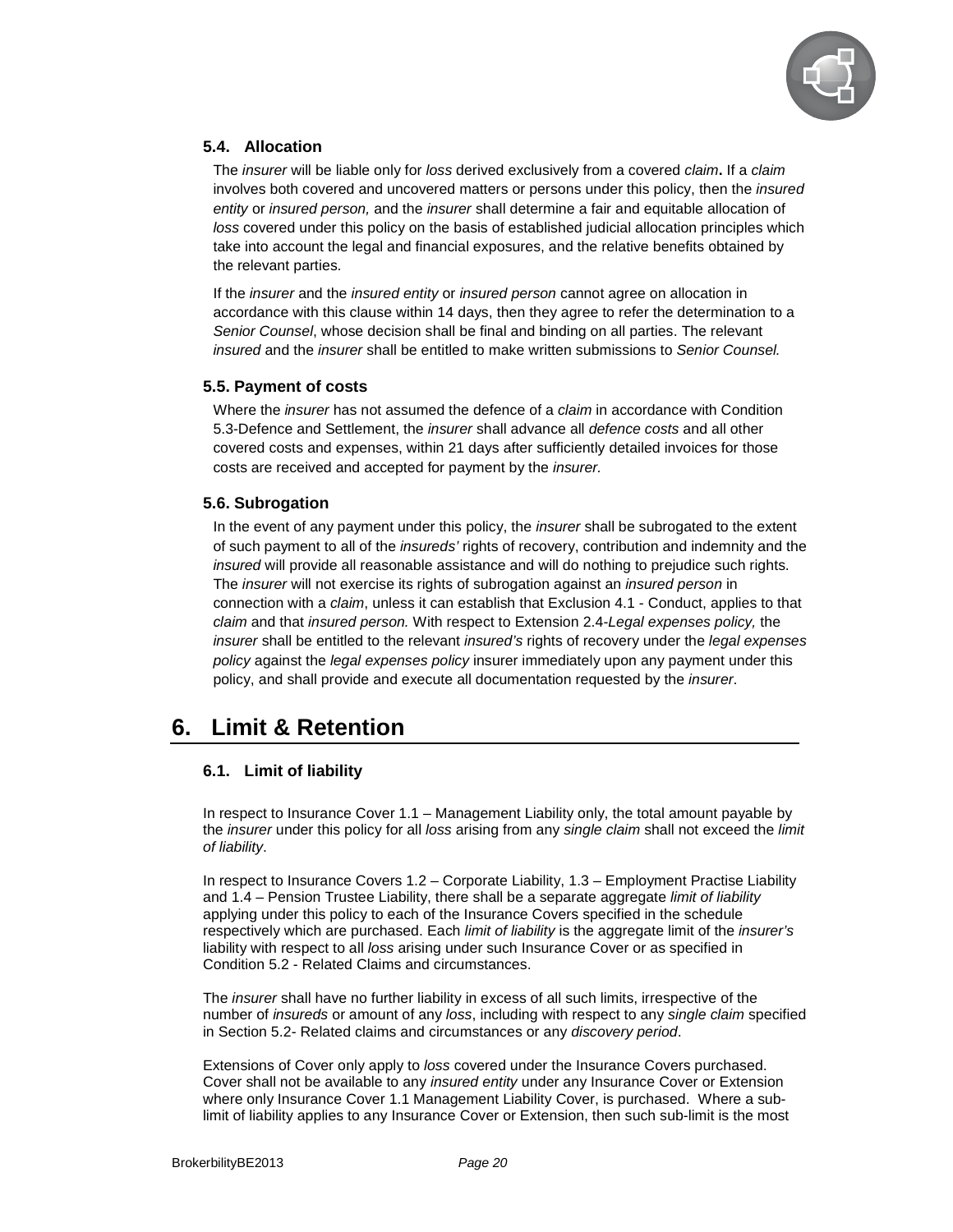

the *insurer* will pay in the aggregate under this policy as loss irrespective of the number of Insurance Covers purchased.

#### **6.2. Retention**

No retention shall be borne by an *insured person.* The *insurer* shall only pay the amount of any loss which is in excess of any applicable retention shown on the Schedule.

A single retention shall apply to all loss arising from any claim, pre-investigation or investigation specified in Section 5.2- Related claims and circumstances.

Where a retention applies, if any insured entity is legally permitted or required to indemnify an insured person but fails to do so within 30 days, for reasons other than insolvency, then the *insurer* shall advance to such *insured person* all *loss* within the *retention* which will be repaid by the *company* to the *insurer* as soon as reasonably practicable.

In the event that an insured person becomes legally obligated to repay to an insured entity monies advanced by the *insured entity* on account of any *claim*, by reason of sections 234(3) and 205 of the UK Companies Act 2006, the insurer agrees to pay such amount to the insured entity on behalf of the insured person promptly upon notification by the policyholder to the insurer of such insured person's obligation to repay.

Retention waiver: Where a retention is payable with respect to any claim under any Insurance Cover purchased under this policy, the insurer shall waive payment of such retention, or shall refund any retention monies paid, where, with respect to such claim, there is:

- (i) final adjudication by a judicial or arbitral tribunal of no liability in favour of all insureds against whom such *claim* is made; or
- (ii) a complete and final settlement exonerating all insureds from liability,

and which does not impose the payment of any monies or any other obligations on any such insured.

# **7. General Provisions**

#### **7.1. Non-avoidance**

This policy is not avoidable or rescindable in whole or in part with respect to any *insured* person, and the insurer shall have no other remedy, with respect to any pre-inception misrepresentation or pre-inception non-disclosure by any insured person in connection with this policy, except with respect to any fraudulent misrepresentation or fraudulent nondisclosure, where established by final adjudication of a judicial or arbitral tribunal, or any formal written admission by or on behalf of any insured person.

#### **7.2. Cancellation**

This policy may not be cancelled except for non-payment of the premium by the policyholder.

#### **7.3. Severable nature of the policy**

This policy is a severable policy covering each *insured* for their own individual interest.

With respect to Exclusion 4.1- Conduct, and the contents of any proposal form or declaration submitted, or statements, warranties and representations made to the insurer in connection with this policy, or any policy of which this policy is a renewal or replacement :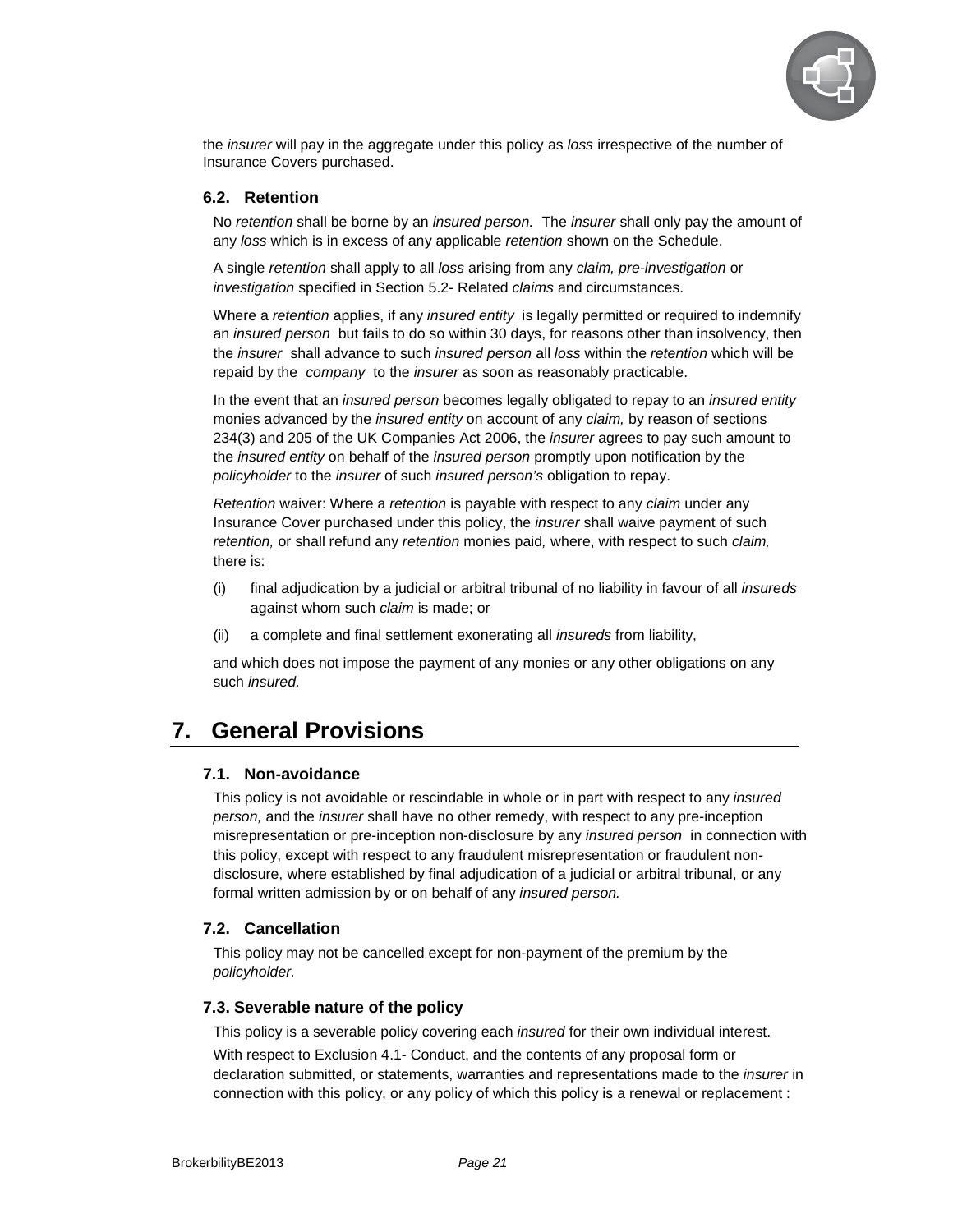

- (i) with respect to any insured person: no statements made by or on behalf of an insured person, or information or knowledge possessed by an insured person; nor any act, error or omission of an insured person, shall be imputed to any other insured person, for the purpose of determining whether any insured person is covered under this policy;
- (ii) with respect to any *insured entity*: only the statements and knowledge of any Chief Executive Officer, Chief Operating Officer, Chief Financial Officer or Chief Legal Officer/General Counsel of the policyholder, or any person who signed the declaration or proposal form in connection with this policy or any policy of which this policy is a renewal or replacement; will be imputed to all *insured entities*.

#### **7.4. Other insurance and indemnification**

This policy shall always apply excess over any other valid and collectible insurance available to the insured, except with respect Extension 2.4- Legal expenses policy.

With respect to outside entities, insurance provided by this policy applies excess over (i) any indemnification provided by an *outside entity*, and (ii) any other collectible insurance issued to an outside entity for the benefit of its directors, officers, or employees

#### **7.5. Changes in Risk**

The insurer shall not be liable for loss arising out of, based upon or attributable to any act, error or omission committed after the effective date of a transaction.

Cover shall only apply to an insured for any covered acts, errors or omissions occurring after that date on which such insured became a covered insured. Cover for any plan that was transferred, spun-off or terminated prior to or during the policy period shall only apply to covered acts, errors or omissions occurring prior to the date such *plan* was transferred, spun-off or terminated.

# **7.6. Disputes**

Except as otherwise specifically provided in this policy, any dispute regarding any aspect of this policy or any matter relating to cover thereunder which cannot be resolved by agreement within 30 days, may be referred, to binding arbitration by either party, upon giving 7 days notice to the other, in the London Court of International Arbitration (LCIA), whose rules shall be deemed incorporated by reference to this clause, and the cost shall be borne equally between the parties.

#### **7.7. Notice and authority**

The policyholder shall act on behalf of its subsidiaries and each and every insured with respect to the giving of notice of claim, the payment of premiums and the receiving of any return premiums that may become due under this policy, the receipt and acceptance of any endorsements issued to form a part of this policy and the exercising or declining of any right to a discovery period.

#### **7.8. Assignment**

This policy nor any right hereunder may be assigned without the prior written consent of the insurer.

#### **7.9. Governing law**

Any interpretation of this policy or issue relating to its construction, validity or operation shall be determined by the laws of England and Wales.